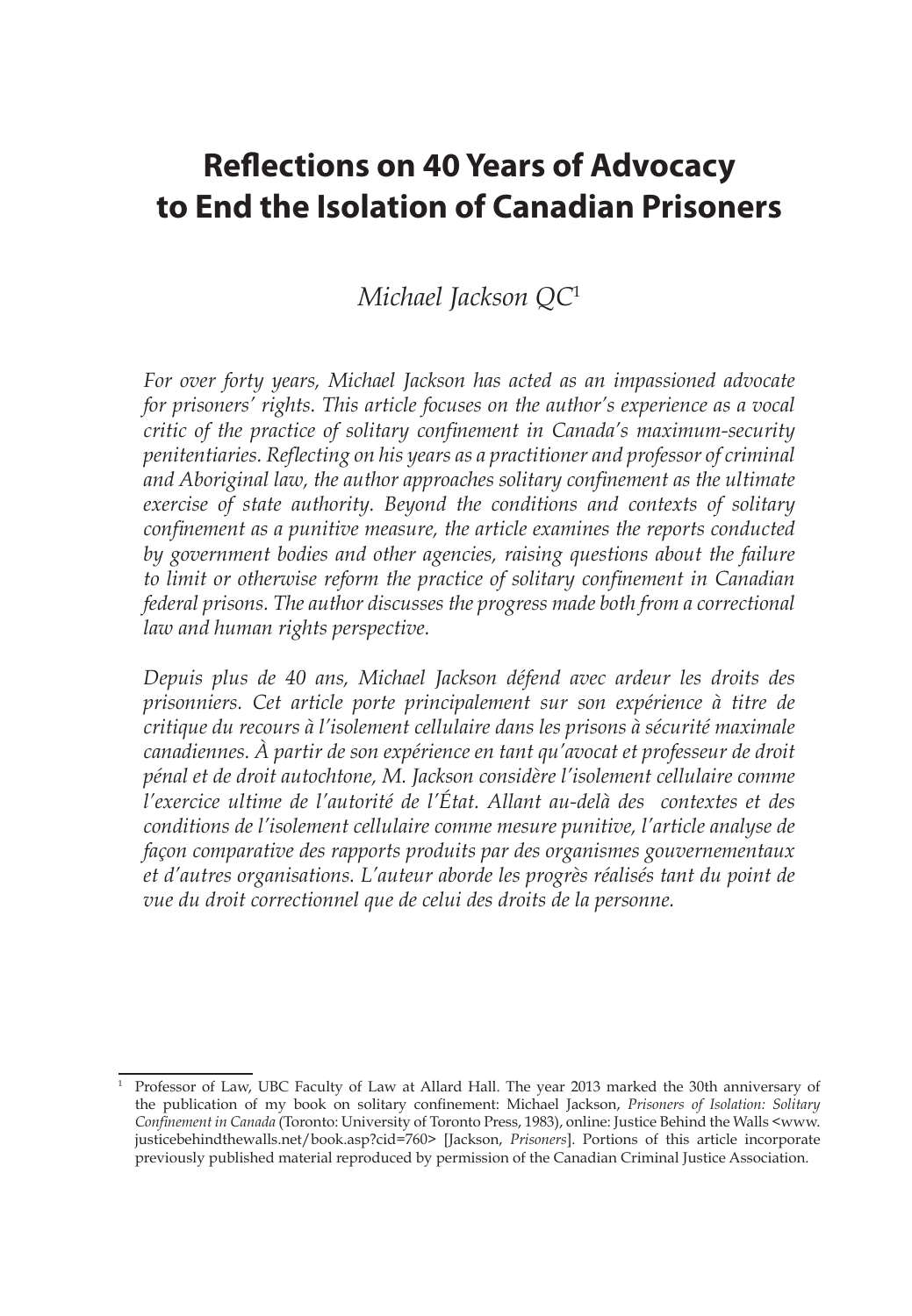*My home is hell in one small cell That no man wants to own, For here I spend my life condemned A man the world disowns.*

*Within these walls that never fall. The damned all come to know. The row of cells - the special hell, Called Solitary Row.*<sup>2</sup>

## **I. Introduction**

Forty-one years ago I first entered the gates of the Canadian penitentiary.<br>Since that day I have spent a significant part of my professional career<br>bearing witness and exposing the darkest places in this country to<br>legal Since that day I have spent a significant part of my professional career bearing witness and exposing the darkest places in this country to legal and public scrutiny. In doing so I have researched and written about imprisonment, advocated for reform, litigated against abuse of human rights and have done my fair share of ranting and railing against injustice. I would have hoped at this point that my reflections might be what Stan Cohen referred to as one of the "good stories" of corrections, a story of steady progress and advancement under difficult circumstances. Whilst not always agreeing with our government's definition of the nature of justice in the correctional and Aboriginal context, for most of my career I have subscribed to Martin Luther King's reflection "that the arc of history is long but it bends towards justice." In this conference and in this paper I have reflected back on developments over the last four decades around the practice of solitary confinement in Canadian federal penitentiaries. While that history contains significant elements of progress it also illustrates a deep core of governmental resistance and recalcitrance to a human rights agenda. Recent developments in the Canadian Government's approach to criminal justice which include lengthening and deepening the use of imprisonment severely challenges the historical trajectory of the arc of justice. We are in danger of bending justice out of shape. I have always believed that the practices around solitary confinement are a litmus test of the legitimacy of state punishment and in these reflections I explain why those who are concerned with issues of human rights must demand and demonstrate the greatest vigilance.

## **II.** *McCann v The Queen***, 1974 – 1975**

Jack Emmett McCann was kept in solitary confinement in the special

<sup>2</sup> Jack McCann, "My Home is Hell" in Jackson, *Prisoners*, *supra* note 1 at 69.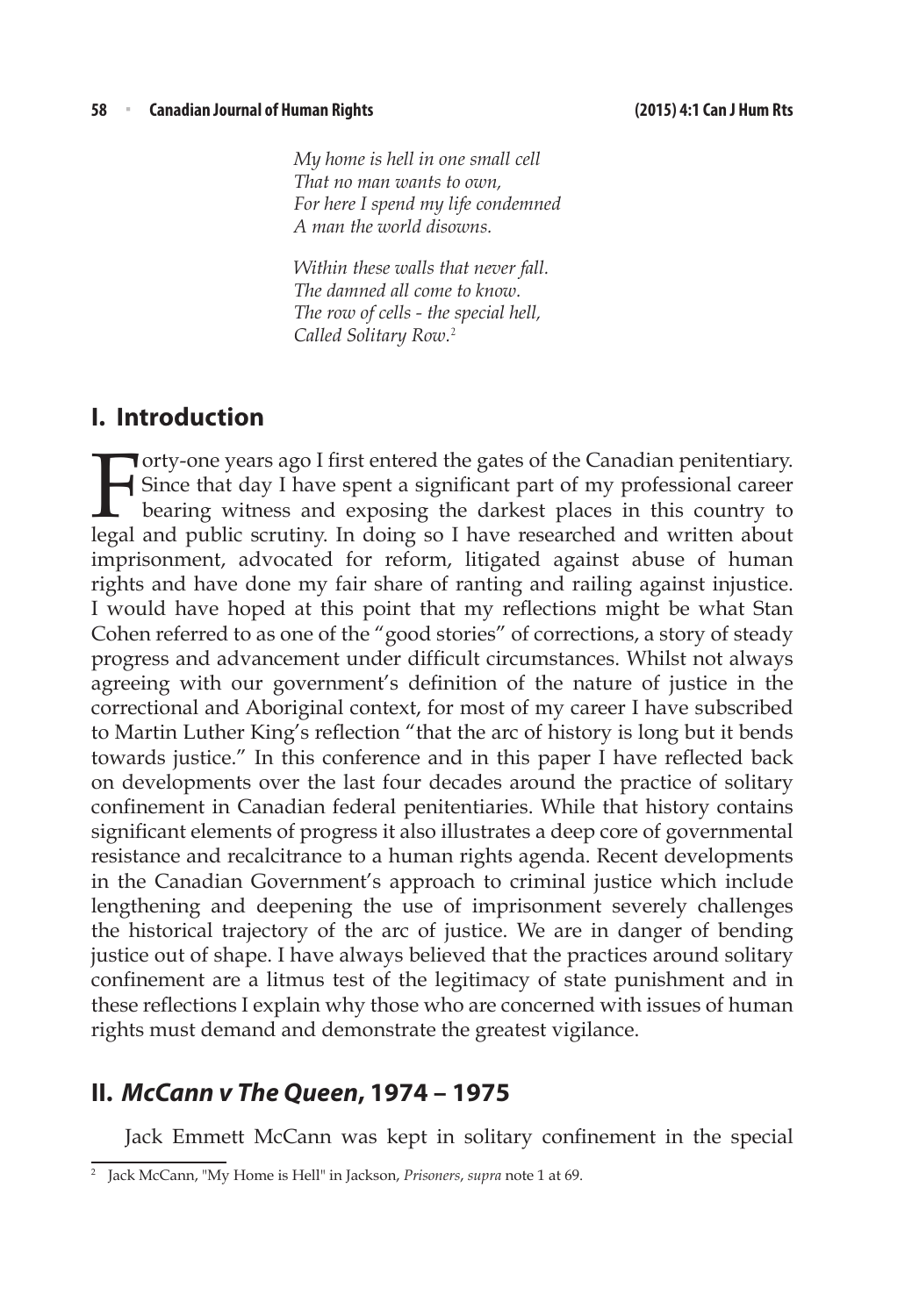correctional unit of the British Columbia Penitentiary from July 23, 1970 until August 14, 1972, a total of 754 days. In May 1973 he escaped from the penitentiary. During his brief period of freedom he contacted a reporter for the Vancouver Sun and asked him to publicize the conditions under which men were kept in the special correctional unit for months and years at a time. After his recapture and return to the penitentiary on June 1, 1973 he was again placed in solitary confinement, where he remained until May 9, 1974. In the fall of 1973 I received a letter from Jack McCann with a handwritten statement of claim in the Trial Division of the Federal Court of Canada in which he claimed that he was "being held arbitrarily in solitary confinement and being subjected to cruel and unusual treatment and punishment."<sup>3</sup>

Thus begun *McCann v The Queen*, the centerpiece of my 1983 book, *Prisoners of Isolation.*<sup>4</sup> During the *McCann* case some four weeks of evidence was given, much of it given by prisoners relating to the effects of solitary confinement. There has been some debate in the literature about whether the testimony of prisoners in litigation or interviews conducted outside of the courtroom by human rights advocates like myself constitutes "scientific" data that can compete with "hard data" generated by responses to "objective physiological and psychological inventories", but no one who was present in the courtroom who heard the *McCann* plaintiffs could doubt who the real experts on the experience of solitary confinement are.<sup>5</sup>

Melvin Miller told the court that after a time in solitary he would see holes in the cement wall start to move around the cell; that in solitary, "except when you have visits, you never get to see the grass or the sun. The only way you know it's raining is by the sound of the rain on the roof."<sup>6</sup> Miller described the effect solitary had on him:

If I put myself back to the circumstances I'm afraid I'm going to offend you. I'm afraid you won't understand. How in hell do you cope with loneliness in a god-damned

Prisoners confined in administrative segregation in the British Columbia Penitentiary were held in what was officially called the special correctional unit (SCU). Because of its location atop one of the cell blocks it was known as "the penthouse". The cells measured 11 feet by 6½ feet and consisted of three solid concrete walls and a solid steel door with a five-inch-square window which could only be opened from outside the cell. Inside the cell there was no proper bed. The prisoner slept on a cement slab four inches off the floor; the slab was covered by a sheet of plywood upon which was laid a four-inch-thick foam pad. Prisoners were provided with blankets, sheets, and a foam-rubber pillow. About two feet from the end of the sleeping platform against the back wall was a combination toilet and wash-basin. An institutional rule required that the prisoner sleep with his head away from the door and next to the toilet bowl to facilitate inspection of the prisoners by the guards. Failure to comply with this rule would result in guards throwing water on the bedding or kicking the cell door. There were no other furnishings in the cell. The cell was illuminated by a light that burned twenty-four hours a day. The hundred-watt bulb was dimmed to twenty-five watts at night. One of the expert witnesses described the physical space as "one step above a strip cell... a concrete vault in which people are buried". *Ibid*.

<sup>4</sup> *McCann v The Queen*, [1975] FC 272, 1975 CarswellNat 29 [*McCann*].

<sup>5</sup> Julian Roberts & Michael Jackson, "Boats against the Current: A Note on the Effects of Imprisonment" 15 Law & Hum Behav 557.

<sup>6</sup> Jackson, *Prisoners*, *supra* note 1 at 67.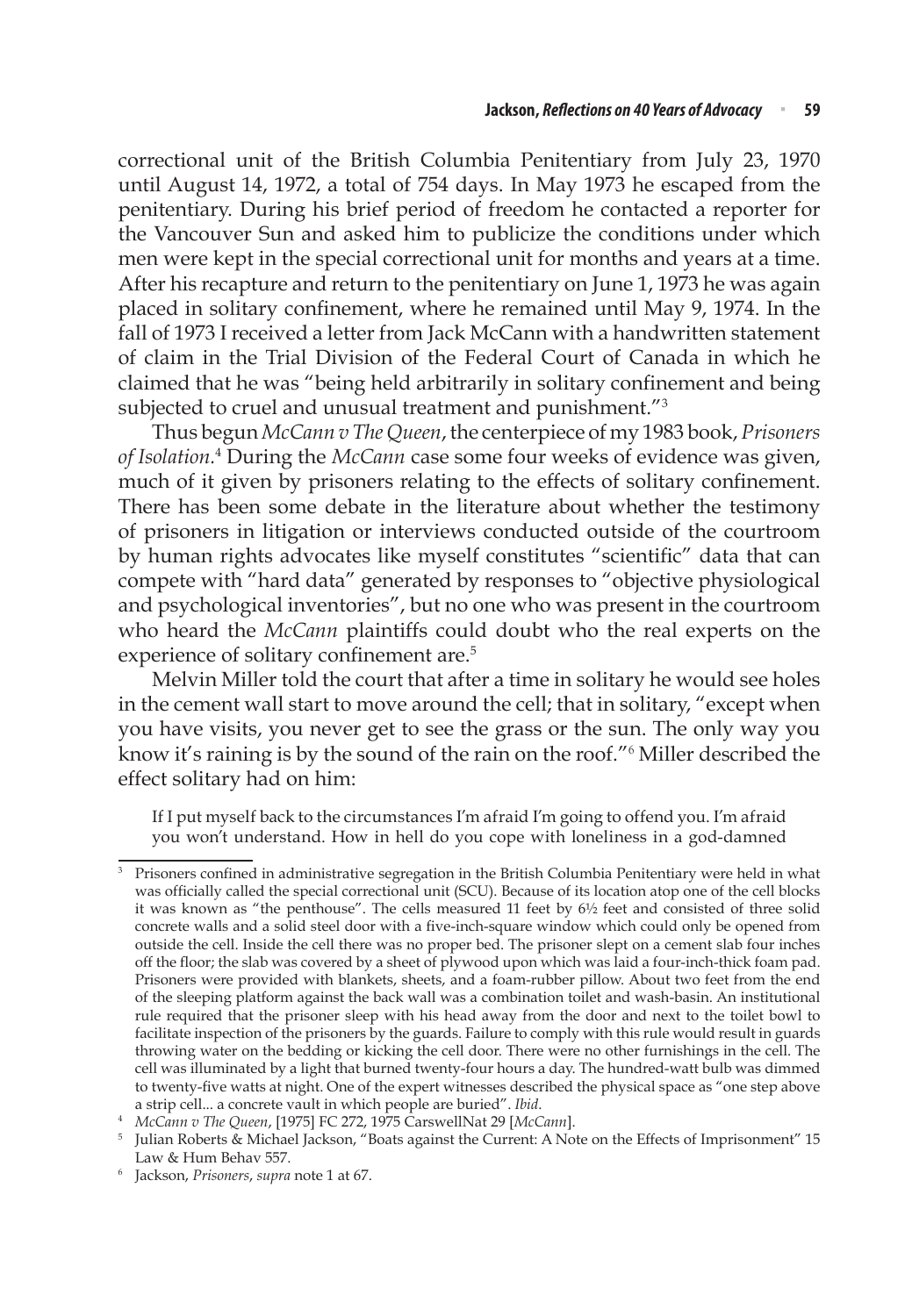cell 23½ hours a day with the light burning on you. You get severe headaches. You feel hate, frustration. I can't say just how fucking bad this is and the effects it has on other prisoners. You see people slash themselves and the guards say he's just looking for attention. Beat me, break my arms, I can handle that. But how do you cope with insanity? You have no idea in the world the effects it has on you. I've known of men who beat their heads against the wall. You don't have anything. You don't know how long you'll be there. You have no reasons... I've been down [from the Special Correctional Unit (SCU)] for 20 days and I can still see that goddamn light.<sup>7</sup>

At the time of the trial Jack McCann had probably spent more time in solitary than any other prisoner in the Canadian penitentiary system. This is how he described his feelings about his years in solitary confinement.

All you live on in SCU is bitterness and hatred. For some guys that's not enough. Their hatred reaches the point when they have to see blood, even if it is their own… Up there I have fears of losing my sanity, fears of losing my friends, fears of myself. There is no physical fear, I can put up with that.<sup>8</sup>

Jack McCann gave evidence that in 1967 on three successive days other prisoners slashed themselves. He was given the job of cleaning up the blood in their cells. McCann "begged and pleaded to be let out of solitary".<sup>9</sup> Yet another prisoner slashed himself. McCann could take no more and he set himself on fire in his cell. He described to the court what he saw as the flames engulfed him: "I remember watching the space beneath the door get bigger. I thought I could crawl beneath it and be free… I wanted to get out - I don't care if I die, I never want to go back to that position again." $10$ 

Dr. Stephen Fox, a psychologist and expert witness called by the prisoners in the McCann trial, in commenting on the effects of solitary on McCann, said, "self-immolation, setting yourself on fire… is as far into it as I can imagine anyone can go, into total insanity, of reduction to nothing, the hopelessness, the meaninglessness, the violence, the cycle of destruction."11

Dr. Richard Korn, himself a former prison warden, explained to the court the way prisoners experience time in solitary:

Free men spend time. Prisoners do time. Doing time is a specific activity, a calling, an art. Time itself is a force, it has its own action. Offenders are hit with their time and the word for a prison sentence is a jolt. Prison time is almost palpable. It not only has force, it has mass and weight. Too heavy a sentence can suffocate… [In SCU] time stops and begins to crush and you have that suffocation, you have the tiny space, the relative inaction, and that crushing experience and then the mind begins to play its tricks to save itself… One of the ways they keep alive is by fantasies of retaliation which is a very human thing to do. You see yourself as a victim of

<sup>7</sup> Jackson, *Prisoners*, *supra* note 1 at 67.

<sup>8</sup> *Ibid* at 68.

<sup>9</sup> *Ibid*.

<sup>10</sup> *Ibid* at 68-69.

<sup>11</sup> *Ibid* at 69.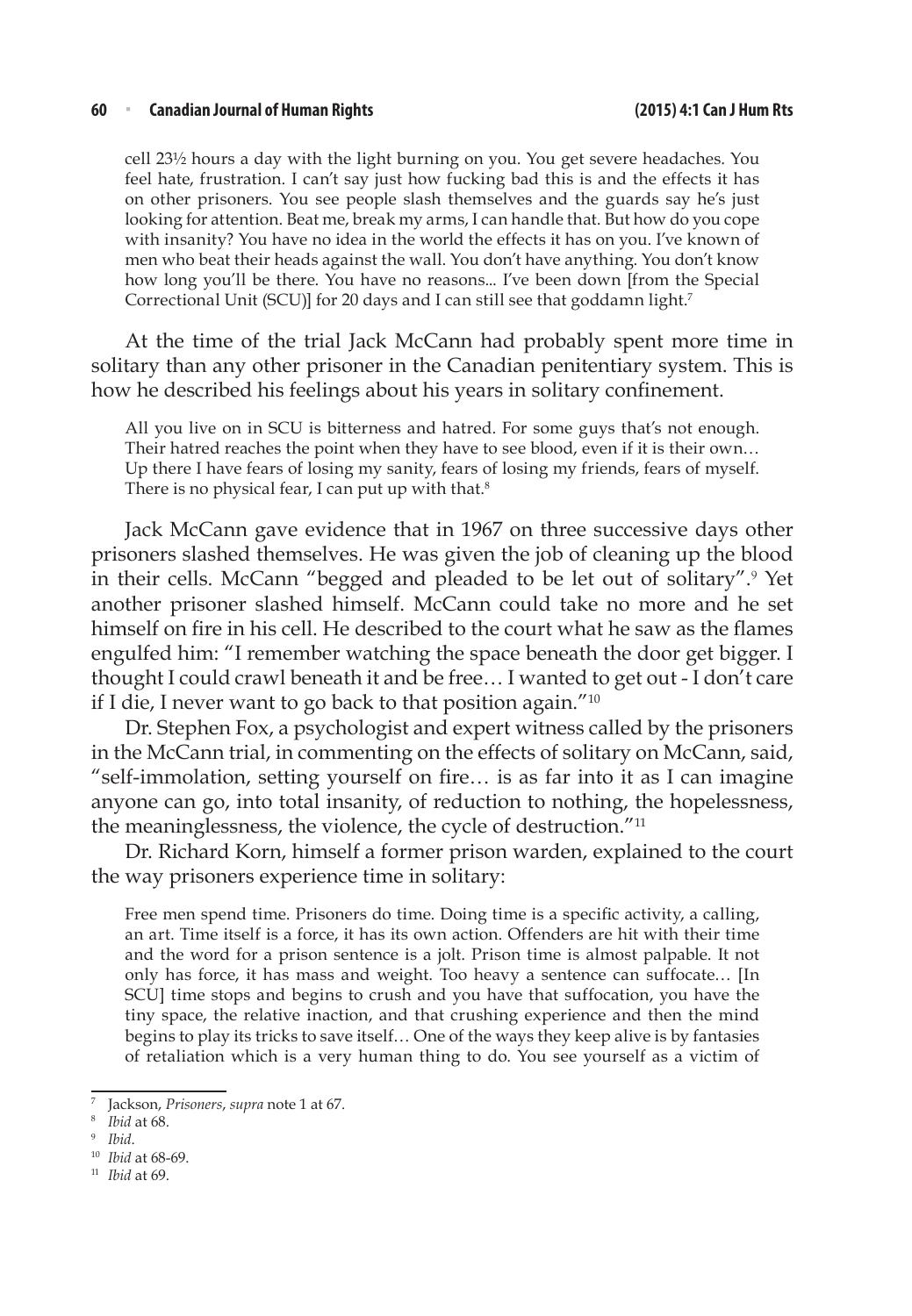overwhelming forces. You are deprived of autonomy... These men, deprived of selfdetermination and feeling abused, can keep themselves alive only by fantasies and feelings of fury which, in a way, sets them up for going back and among other things severely endangers the staff. So in process and experience and in consequence, it is a catastrophe and an unnecessary one.<sup>12</sup>

There were two prisoners in the Penthouse that every one of the plaintiff prisoners referred to although they were not witnesses at the trial in person. Both were men suffering from mental illness; Jacques Bellemaire believed that there was a machine in his cell trying to get him. He too, like Jack McCann, set fire to his cell trying to rid himself of its presence. Five days after my last interview with Jacques Bellemaire he hung himself in solitary confinement. Tommy McCaulley, who before being placed in segregation had a reputation as a standup, well-respected and adjusted convict, was reduced to a screaming dervish who would smash his head against the steel door and concrete walls of his cell screaming for hours on end. I often heard those screams on my visits to the BC Penitentiary. In my interviews with him he was too incoherent to give me instructions to add him as a plaintiff but his screams, like the ghost of Jacques Bellemaire, echoed in that federal courtroom.

The terror of life in the solitary confinement unit of the BC Penitentiary was not limited to the machine imagined by Jacques Bellemaire. Dr. Fox explained to Mr. Justice Heald how Tommy McCaulley's insanity and Jacques Bellemaire's suicide were the living and dying proof to other prisoners of their own vulnerability. In his chilling words:

When McCaulley becomes insane to your face, they are McCaulley, that is all there is to it. There is not one of them who will tell you anything different. This is a fact. Each one of them is part of McCaulley, and it was a part of them that had gone to that place where McCaulley is, exactly to that place where McCaulley is, where all rationality has left them and they have come back from that place only by some freak accident of their own prior upbringing. But there is not one of them that does not hear their own voices screaming when McCaulley screams. They are McCaulley's insanity and in them is McCaulley's insanity. When he becomes insane and moves towards death, like Bellemaire did, when they see insanity approaching self-extinction, they know that part of them is moving to that place and they have to live with their own insanity and it is in front of then… When the blood runs in front of their cells, it is their

<sup>&</sup>lt;sup>12</sup> *Ibid* at 75. See also *Torture and Other Cruel, Inhuman or Degrading Treatment or Punishment*, UNGAOR, 66th Sess, UN Doc A/66/268, (2011) at para 65 [*Torture*], where Juan Mendez, the UN Special Rapporteur on Torture and Other Cruel Inhuman or Degrading Treatment or Punishment, in his 2011 report on solitary confinement summarised the findings of research studies:

Studies have found continued sleep disturbances, depression, anxiety, phobias, emotional dependence, confusion, impaired memory and concentration long after the release from isolation. Additionally, lasting personality changes often leave individuals formerly held in solitary confinement socially impoverished and withdrawn, subtly angry and fearful when forced into social interaction. Intolerance of social interaction after a period of solitary confinement is a handicap that often prevents individuals from successfully readjusting to life within the broader prison population and severely impairs their capacity to reintegrate into society when released from imprisonment.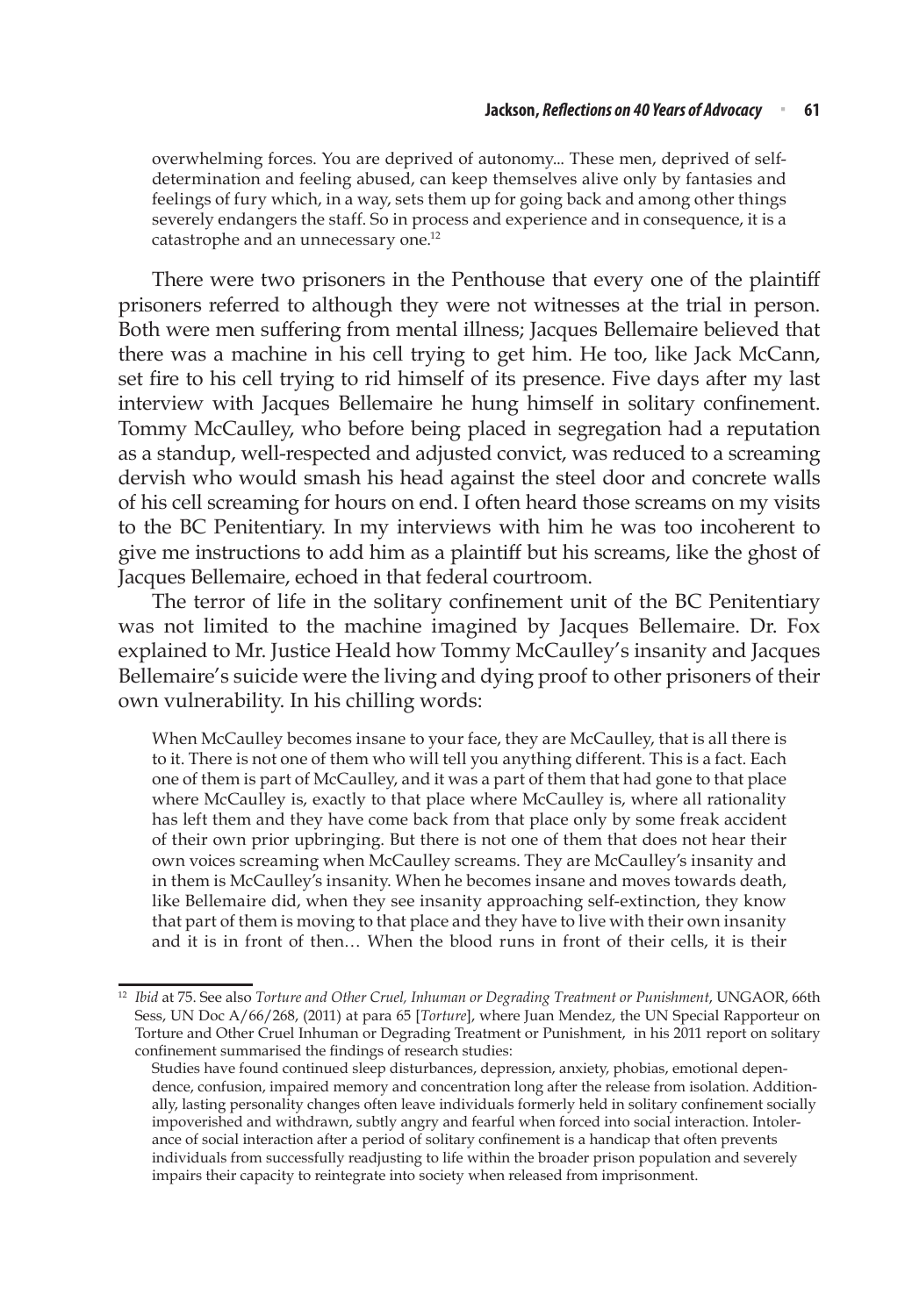blood... when they see death approach, it is their death that approaches.<sup>13</sup>

In *Prisoners of Isolation* I described how the segregation unit is different from the rest of the penitentiary in ways that go beyond the physical differences in the cells, the denial of access to work and hobbies, and the restrictions on exercise. "The separation from the ordinary prison world. In segregation the worst things about prisons -the humiliation and degradation of the prisoners, the frustration, the despair, the loneliness, and the deep sense of antagonism between the prisoners and the guards - are intensified. The distinctiveness of SCU is palpable."<sup>14</sup>

There is a perverse symbiotic relationship between guards and prisoners in SCU. The guards, by perceiving the prisoners as the most dangerous and violent of men, can justify to themselves the intensity of the surveillance and the rigours of detention. Prisoners, by responding to that perception of dangerousness with acts of defiance, have at least one avenue of asserting their individuality and their autonomy, of manifesting their refusal to submit. The tread wheels of the nineteenth-century penitentiaries are no longer with us, but in segregation units we have created a psychological treadmill put into motion and maintained by ever increasing hostility and recrimination.

Phil Scraton, in his presentation at the Ending the Isolation conference, provided a contemporary analogue for what prisons experience in long-term segregation. He compared placement in segregation to the process of rendition whereby states who avowedly respect the rule of law send prisoners who they suspect of terrorism to states which have abysmal human rights records for interrogation and torture. In both the places of segregation and rendition prisoners find themselves beyond the rule of law in a world in which terror in the name of the law become state sanctioned.

## **III. The Model Segregation Code, 1983**

My purpose in writing *Prisoners of Isolation* was not only to expose the serious injustices and abuses of power taking place in segregation units in Canadian penitentiaries but also to bring about changes in the law to ensure that these injustices would no longer be tolerated. My critique of existing law and practice focussed on three interrelated areas: the criteria justifying segregation, the process through which prisoners were segregated and their segregation was reviewed, and the conditions under which prisoners were held in segregation. To encourage the creation of a principled and fair process to protect against the abuse of the involuntary segregation power, I drafted a "Model Segregation

<sup>13</sup> Jackson *Prisoners*, *supra* note 1 at 73-74.

<sup>14</sup> *Ibid* at 53.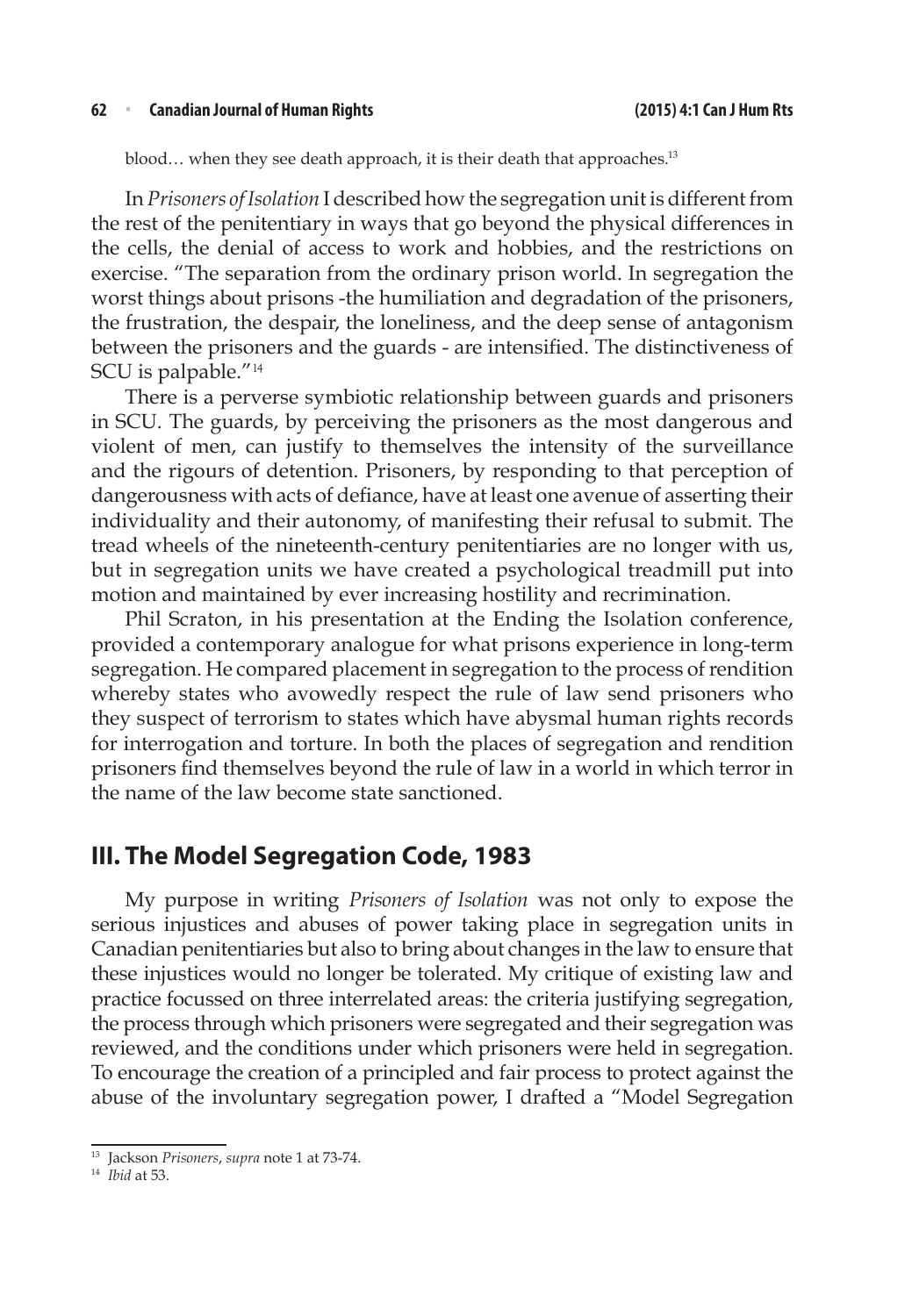Code".<sup>15</sup> This Code articulates substantive criteria which, in a principled system of corrections, would justify segregation. It further contains a segregation review process designed to ensure a fair and independent application and review of the criteria in individual cases. It proposes a process which would permit the warden to order segregation for up to seventy-two hours without a hearing providing that written reasons for the order are given to the prisoner within twenty-four hours. At the end of the seventy-two-hour period, a full hearing must be held, at which time the institution's case would be presented to an independent adjudicator in the presence of the prisoner unless there is a substantiated claim of the need to maintain confidentiality of particular evidence, in which case the adjudicator would summarize that evidence for the prisoner. The prisoner would have the right to cross-examine witnesses, save those to whom confidentiality was extended, and to present evidence on his own behalf, including the calling of witnesses. The prisoner would have the right to be represented by counsel at the hearing. The adjudicator would be required to provide written reasons for the decision. If continued segregation was authorized, further reviews would be required every week, subject to the same procedural requirements. At these reviews an onus would be placed on the institution to develop a plan to reintegrate the prisoner into the population, and the adjudicator would monitor that plan at any subsequent reviews. Except under very limited circumstances, segregation would be terminated after a ninety-day period.16

Independent adjudication is the linchpin in the Model Segregation Code and has four intersecting justifications. First, the issues surrounding involuntary segregation are such that the interests of prisoners and correctional administrators are in conflict and facts and allegations are often in dispute; fairness requires an independent and unbiased decision-maker. Second, there is a continuing issue of non-compliance with the law when segregation decisions are left with correctional administrators. Third, the potential for abuse and the potentially debilitating effects of long-term segregation require that limits be placed upon segregation in the form of specific criteria for placement, review, and the length of time for which segregation can be maintained; effective application and enforcement of these limits requires an independent adjudicator. Fourth, there is a need for a process to ensure that the rights and privileges of prisoners in segregation are respected, and this

<sup>15</sup> *Ibid* at 245.

<sup>&</sup>lt;sup>16</sup> My recommendation for a 90 day limit on segregation has proven to be a conservative and indeed modest proposal. Juan Mendez, The UN Special Rapporteur on Torture and Other Cruel Inhumane and Degrading Treatment or Punishment, in his 2011 report has recommended that "prolonged solitary confinement, in excess of 15 days, should be subject to an absolute prohibition". *Torture*, *supra* note 12 at para 88.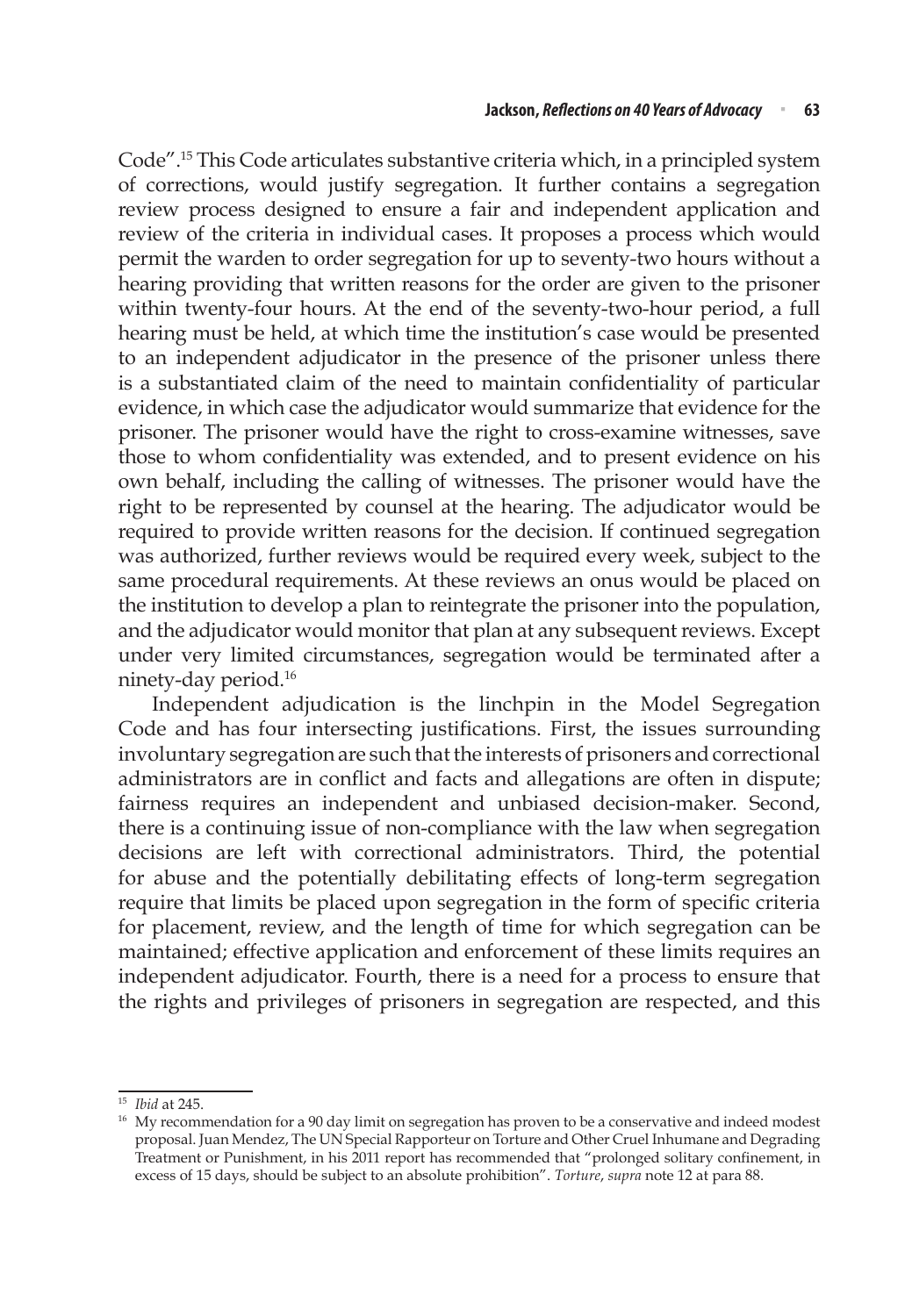will be better achieved through an independent adjudicator.

## **IV. The** *Corrections and Conditional Release Act***, 1992**

A comparison between the current Canadian federal legislative and administrative framework and the regime in place when I began my inquiry into prison justice in 1972 reveals significant changes. The enactment in 1992 of the *Corrections and Conditional Release Act* (*CCRA*)17 changed the legal landscape of federal correctional law with the intention of bringing the federal legislative regime into conformity with the *Canadian Charter of Rights and Freedoms.*<sup>18</sup> The current framework for segregation sets out detailed, structured review and accountability mechanisms involving the Segregation Review Board, the Warden, and Regional Headquarters. There are requirements for hearings at which a prisoner has the right to make representations; to make that right effective, the prisoner must be given three days' advance written notice of the hearing and the information that the Board will be considering at the hearing. There is a further requirement that a plan be developed to resolve the situation that led to the segregation and, in cases of extended segregation, that a plan be developed within sixty days which addresses in detail the schedule of activities regarding a prisoner's case management services and his access to spiritual support, recreation, psychological counselling, administrative education and health care services.

If, as I have maintained, a critical part of preventing the abuse of segregation power is to circumscribe that power with legally binding rules, it would seem that the *CCRA* and the *Corrections and Conditional Release Regulations* provide that authority.19 Senior officials at National Headquarters, while acknowledging that the new provisions did not go as far as my Model Segregation Code, suggested shortly after the enactment of the legislation in 1992 that I should take satisfaction from the fact that many features in the *CCRA* reflected ideas and proposals I have advocated over the years. It is important, therefore, to understand the principal differences between the current legislative framework and the Model Segregation Code.

The first difference is that the criteria for segregation in the *CCRA* are much more broadly based than those set out in the Model Segregation Code. The omnibus ground for segregation contained in the *CCRA,* section 31(3) (a) - "that (i) the inmate has acted, has attempted to act or intends to act in a manner that jeopardizes the security of the penitentiary or the safety of any person, and (ii) the continued presence of the inmate in the general inmate

<sup>17</sup> *Corrections and Conditional Release Act*, SC C 1992, c 20 [*CCRA*].

<sup>18</sup> For an analysis of the history of the *CCRA* see Michael Jackson, *Justice Behind the Walls* (Vancouver: Douglas & McIntyre, 2002) at 62, online: <justicebehindthewalls.net/book.asp?cid=14> [Jackson, *Justice*].

<sup>19</sup> *Corrections and Conditional Release Regulations*, SOR/92-620, [*CCRR*].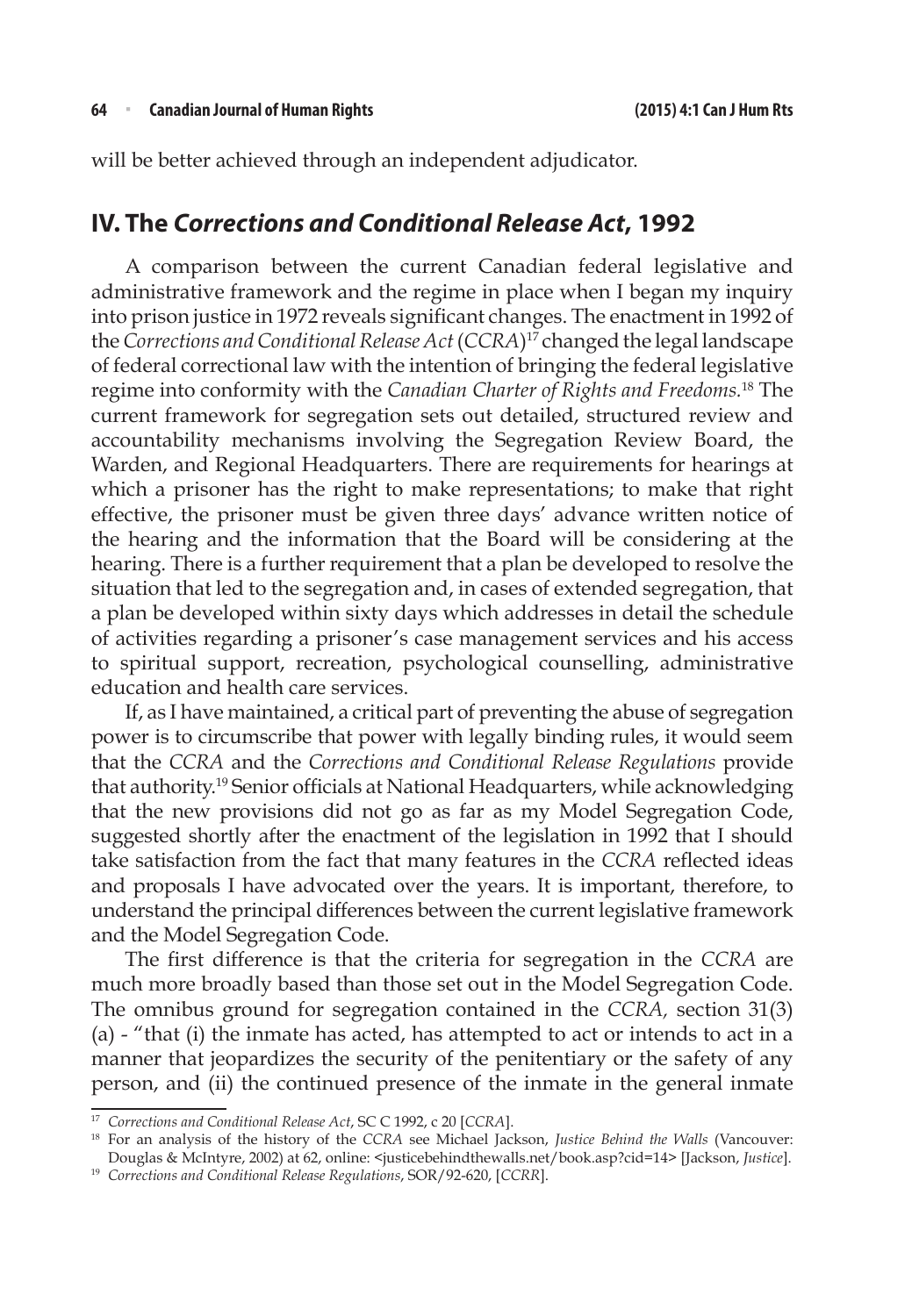population will jeopardize the security of the penitentiary or the safety of any person"20 - while loosely based upon a provision in the Model Code, significantly weakens the original language.<sup>21</sup> One of my gravest concerns with the broad sweep of section 31(3)(a) was that it would become the general ground for segregation, providing little improvement over the "good order and security of the institution" contained in the old *Application to Canadian Penitentiary Service Regulations*. 22

The second significant difference between the *CCRA* provisions and the Model Segregation Code is that under the *CCRA,* segregation decisions continue to be made and reviewed by correctional administrators with no element of independent decision-making. The final difference between the *CCRA* provisions and the Model Segregation Code is that the *CCRA* places no limitation on how long a prisoner can be confined in administrative segregation. The Model Segregation Code would, except under exceptional circumstances, limit this to a period of ninety days.

## **V. Justice Behind the Walls, 1993-2001: Segregation Twenty Years after** *McCann*

When I began my work at Matsqui and Kent in 1993, for what was to become *Justice Behind the Walls: Human Rights in Canadian Prisons,* part of my agenda was to assess the reality of change in the use of segregation and in the conditions under which prisoners in segregation were confined. Had the new legislative regime resulted in a principled and fair process? If not, did the fault lie with a failure to respect and implement the law or with deficiencies in the law itself?

One of the prisoners I interviewed while writing *Justice behind the Walls* was Donald Oag. When I saw him in February 1994, save for a four-month break when he was transferred to Mountain Institution, he had been in segregation at Kent for the last four years. I had first met Mr. Oag in 1973 when he was in solitary confinement in the BC Penitentiary, and he became one of the plaintiffs in the *McCann* case. In *Prisoners of Isolation,* I described my first interview with Mr. Oag:

<sup>20</sup> *CCRA*, *supra* note 17 at s 31(3)(a).

<sup>&</sup>lt;sup>21</sup> Under the *CCRA* the burden of proof is reduced from the Model Code's "beyond a reasonable doubt" to "reasonable grounds to believe"; the need for proof of the immediacy of the jeopardy or threat is omitted; and that threat or jeopardy can be to the "security" of the institution rather than to the more narrowly drafted "physical security" of the institution in the Model Segregation Code, a term designed to refer to escape risks.

<sup>22</sup> *Application to Canadian Penitentiary Service Regulation*, CRC 1985, c 1333. Under the pre-1992 *Penitentiary Act*, segregation was authorized where the warden was satisfied that it was necessary "for the maintenance of good order and discipline in the Institution or the interests of inmate". See Jackson, *Prisoners*, *supra* note 1 at 43.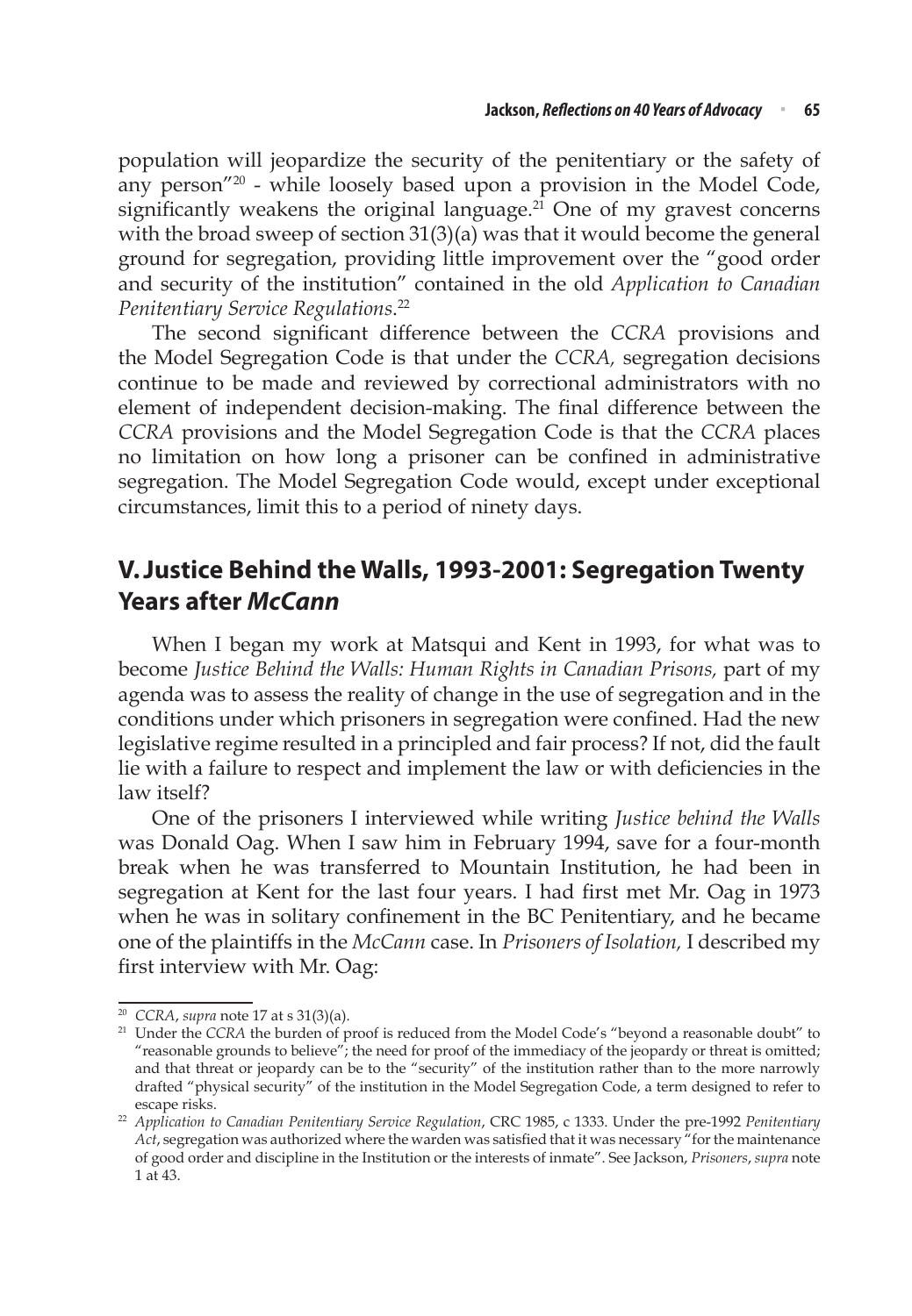When I interviewed Donnie Oag I found a man who, after some nine months of continuous solitary confinement in which time he had received only a single visit, appeared almost as a disembodied spirit. His face was ashen, his voice not much above a whisper. I saw on him the marks of his isolation: terrible scars across his neck and on his wrists and arms -- the frightful evidence of his suicide attempts.<sup>23</sup>

Following the completion of the *McCann* trial, I did not see Mr. Oag again until February 22, 1994. I asked Mr. Oag to describe the changes he had seen in prison conditions since 1973. He prefaced his response by saying that he was "not an expert on prison generally but only on the prison within a prison", because he had spent so much of his sentence in segregation, and the little time he had spent in open population had always been in maximum security.<sup>24</sup> He stated:

Segregation is a physical and a mental thing; back then it was more physical, now it is more mental. At one time when I was in the "Chinese cell" back east in Millhaven after the riot, I was chained up for long periods of time with no clothes on. They would come in and dump buckets of cold water on me during the night just to wake me up. They would say, "We aren't afraid of you, you f-ing son of a bitch, because you aren't ever getting out of here." You don't see that stuff going on any more… Since I've been in segregation at Kent they've gassed a few guys, but as far as I know they give them a shower after. When they use gas they bring a medical nurse or somebody from the hospital to check it out. Back years ago they didn't do that.<sup>25</sup>

I asked Mr. Oag why he was not coming out of his cell to take his daily hour of exercise. He explained:

If you know you are going to spend a long time in the hole and you keep on hoping that you will get out and keep thinking about what you are missing, it slowly drives you mad. Alternatively, it makes you so angry and desperate that you either run into problems with the guards or you take it out on yourself, which is what I used to do by slashing up. Now what I do is to withdraw from the world as you know it, so that the world is like wrapped in a fog, you can't see it and so you forget about it. Then it becomes possible to do the time because the world really stops.<sup>26</sup>

"Every time you do this you always lose something," Mr. Oag said, "and when you do come back into the world [the general population in a maximumsecurity prison], you never quite recover what you had before."<sup>27</sup>

Every time you're locked up you have to withdraw again. If I was to sit in my cell and contemplate everything what I'm missing and even the yard, I would be going

<sup>23</sup> Jackson, *Prisoners*, *supra* note 1 at 45.

<sup>24</sup> Jackson, *Justice*, *supra* note 18 at 340-41.

<sup>25</sup> Interview with Donald Oag by Michael Jackson Kent Institution, (February 22, 1994) in Jackson, *Justice*, *supra* note 18 at 341.

<sup>26</sup> *Ibid*. In a presentation at the Ending the Isolation conference at the University of Manitoba, Phil Scraton captured the way in which time stops in segregation when he referred to the image of looking at a clock and seeing no information.

<sup>27</sup> *Ibid*.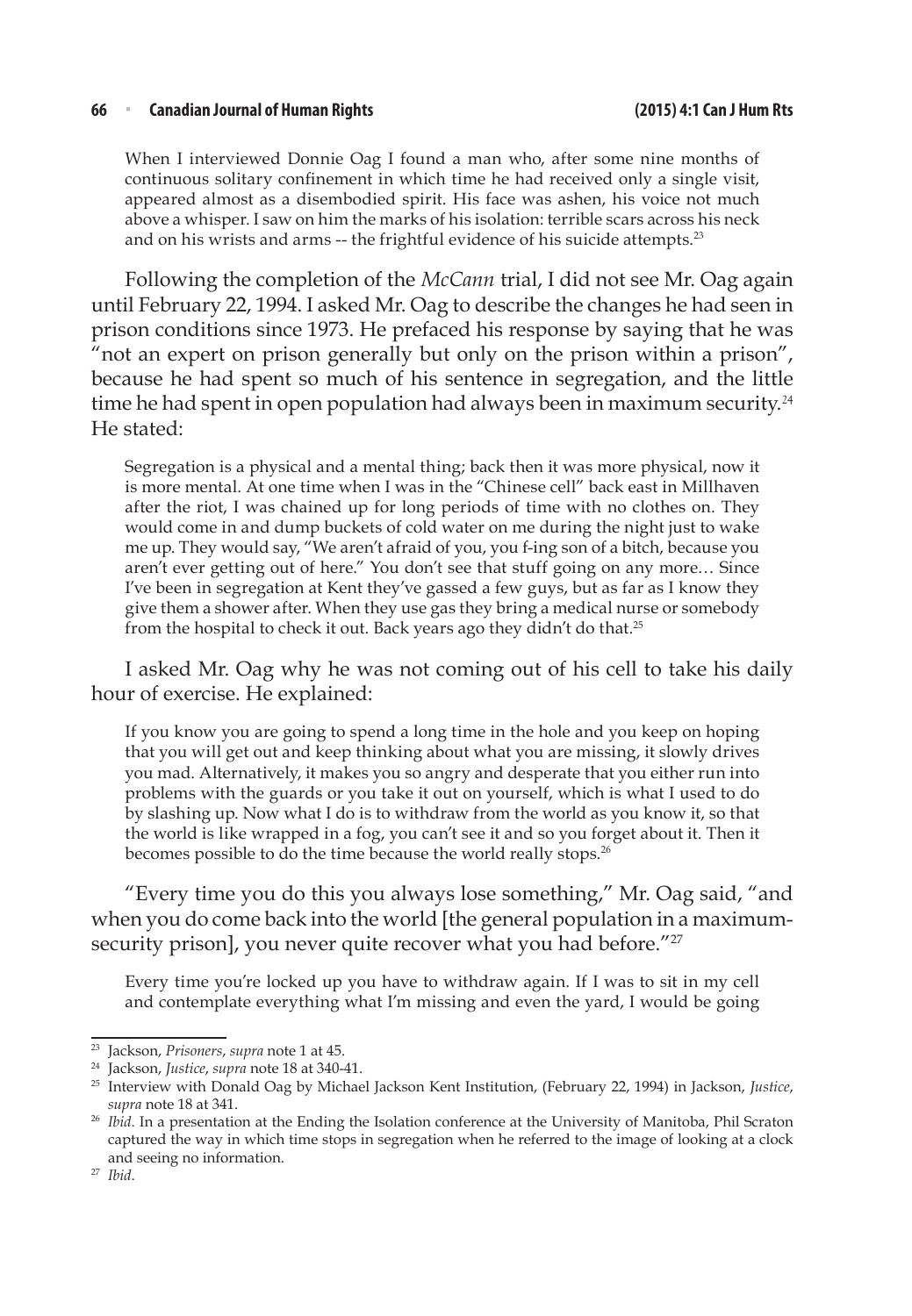crazy and I'd slash. A guy just hung himself here two cells from me a little while ago. Killed himself. So you have to let those things go. Just to keep your sanity when you are locked up. It's hard to explain. But the more you are locked up, especially coming back and being locked up again, when you're released it's harder to come back because it's harder to adjust. You can't talk to people like you could years ago. You can't carry on a conversation about everything because you've let those things go just to survive in here. I guess it's like being in a coma and you are aware of things going on but you're not there.<sup>28</sup>

Twenty-one years after his experiences in the Penthouse, in September 1994, after being transferred for a few months to Mountain institution, he was back in segregation at Kent Institution, in another strip cell without personal possessions, canteen or tobacco. Mr. Oag once more faced the despair of being treated as a non-person. To compound his agony, he found himself in a cell next to one of the men with whom he had personal issues from years before. Death threats were made against him and other prisoners kept up a constant verbal bombardment, urging Mr. Oag to kill himself. To encourage him, the food server threw razor blades through the food slot of the door of his cell. On September 12, 1994, Mr. Oag slashed the veins in his arms using one of these. He was taken to the prison hospital and then transported to Chilliwack Hospital via ambulance. He was returned to Kent the next day and placed in the cell from which he had been carried the day before. The blood had not yet been cleaned up, the razor blade was still imbedded in the floor, and Mr. Oag was placed on suicide watch, with the light on twenty-four hours a day.

The conditions of Mr. Oag's confinement had marginally improved over those two decades. In the 1990s he was permitted to have a television in his cell, though this was a mixed blessing. While the TV alleviated the crashing boredom of his isolation, the images it brought were a constant reminder of a world from which he was dissociated. In the BC Penitentiary, his access to exercise had taken the form of walking up and down the tier in front of his cell, at all times under the surveillance of a guard armed with a shotgun. In Kent, although there was an exercise yard, at thirty feet long and fifteen feet wide it was little more than an extension of a cell. A prisoner, whether walking around its perimeter or pacing back and forth, got little sense of movement beyond pursuing his own shadow. Indeed, shadows were the only things to pursue, given that the yard was dominated by twenty-foot walls with a ceiling of thick mesh wire. Even when the sun was sufficiently high to permit its penetration to the floor of the courtyard, its rays served more to remind those below of their exile than they did to warm their bodies. Segregation had removed them from summer itself.<sup>29</sup>

<sup>28</sup> *Ibid* at 342.

<sup>29</sup> Photos of the Kent segregation unit including the exercise yard can be viewed online: Justice Behind the Walls <justicebehindthewalls.net/04\_gallery\_01\_02.html>.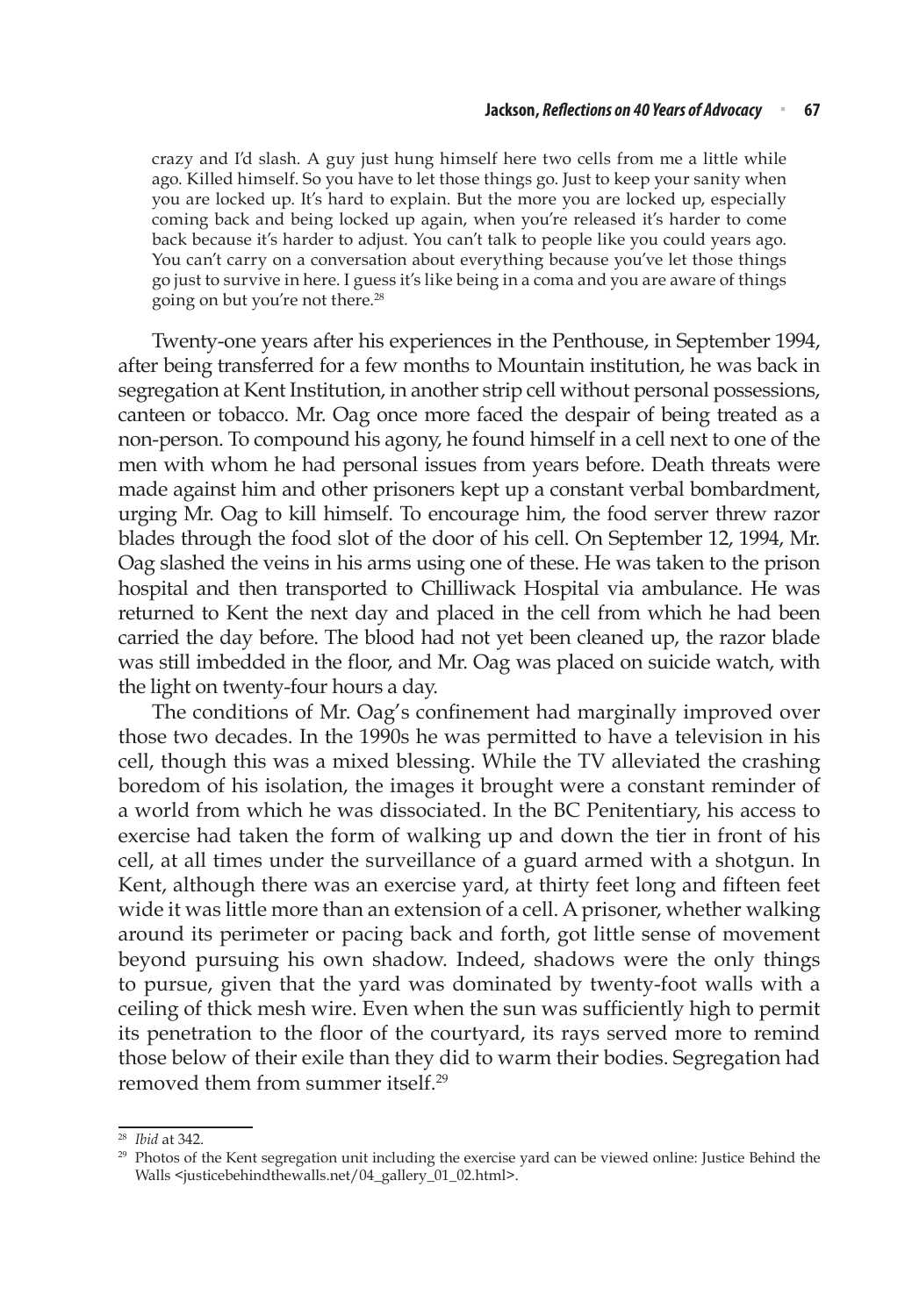My study of administrative segregation at Matsqui and Kent in the 1990s demonstrated that new architecture, a new corps of correctional staff, and new correctional legislation had achieved little in limiting the abuses of segregation. I took no comfort in arriving at this conclusion. Because I am a reformer, not an ethnographer, it is important to grapple with the questions it raises. Why had so little changed? Are the fault lines in the substantive and procedural provisions of the correctional legislation itself; in their administration by correctional officials; or in a lack of effective enforcement of the legislative framework? In Mr. Oag's case, and in most of the other case studies that form the basis for *Justice behind the Walls*, fault lines existed in all three areas. In the absence of both time constraints on the duration of administrative segregation and the other protections contained in the Model Segregation Code, Donnie Oag finally left Kent Institution on statutory release on February 8, 1997, straight from his cell in segregation, having spent the last 1,000 days of his sentence in a "prison within a prison."

## **VI.The** *Arbour Report***, 1996**

In April 1994, a series of events unfolded at the Prison for Women (P4W) in Kingston that exposed to public view and scrutiny, in a manner unprecedented in Canadian history, the relationship between the Rule of Law and operational reality. The videotaped strip searching of women prisoners by a male emergency response team shocked and horrified many Canadians when it was shown a year later on national television. The strip search and the subsequent long-term segregation of the prisoners became the subject of both a special report by the Correctional Investigator and a report by the Commission of Inquiry conducted by Justice Louise Arbour.<sup>30</sup> Justice Arbour's report contained the clearest indictment of the Correctional Service of Canada's (CSC) general attitude regarding non-compliance with the law:

Significantly in my view, when the departures from legal requirements in this case became known through this inquiry's process, their importance was downplayed and the overriding public security concern was always relied upon when lack of compliance had to be admitted. This was true to the higher ranks of the Correctional Service management, which leads me to believe that the lack of observance of individual rights is not an isolated factor applicable only to the Prison for Women, but is probably very much part of the CSC's corporate culture.<sup>31</sup>

<sup>30</sup> At the time of inquiry, Louise Arbour was a justice of the Ontario Court of Appeal. Her subsequent career followed a distinguished trajectory. She was appointed Chief Prosecutor for the International War Crimes Tribunal, then appointed to the Supreme Court of Canada and following her retirement from that court became the UN High Commissioner for Human Rights.

<sup>31</sup> Solicitor General of Canada, *Commission of Inquiry into Certain Events at the Prison for Women in Kingston* (Ottawa: Public Works and Government Services Canada, 1996) at 39, online: Canadian Association of Elizabeth Fry Societies <www.caefs.ca/wp-content/uploads/2013/05/Arbour\_Report.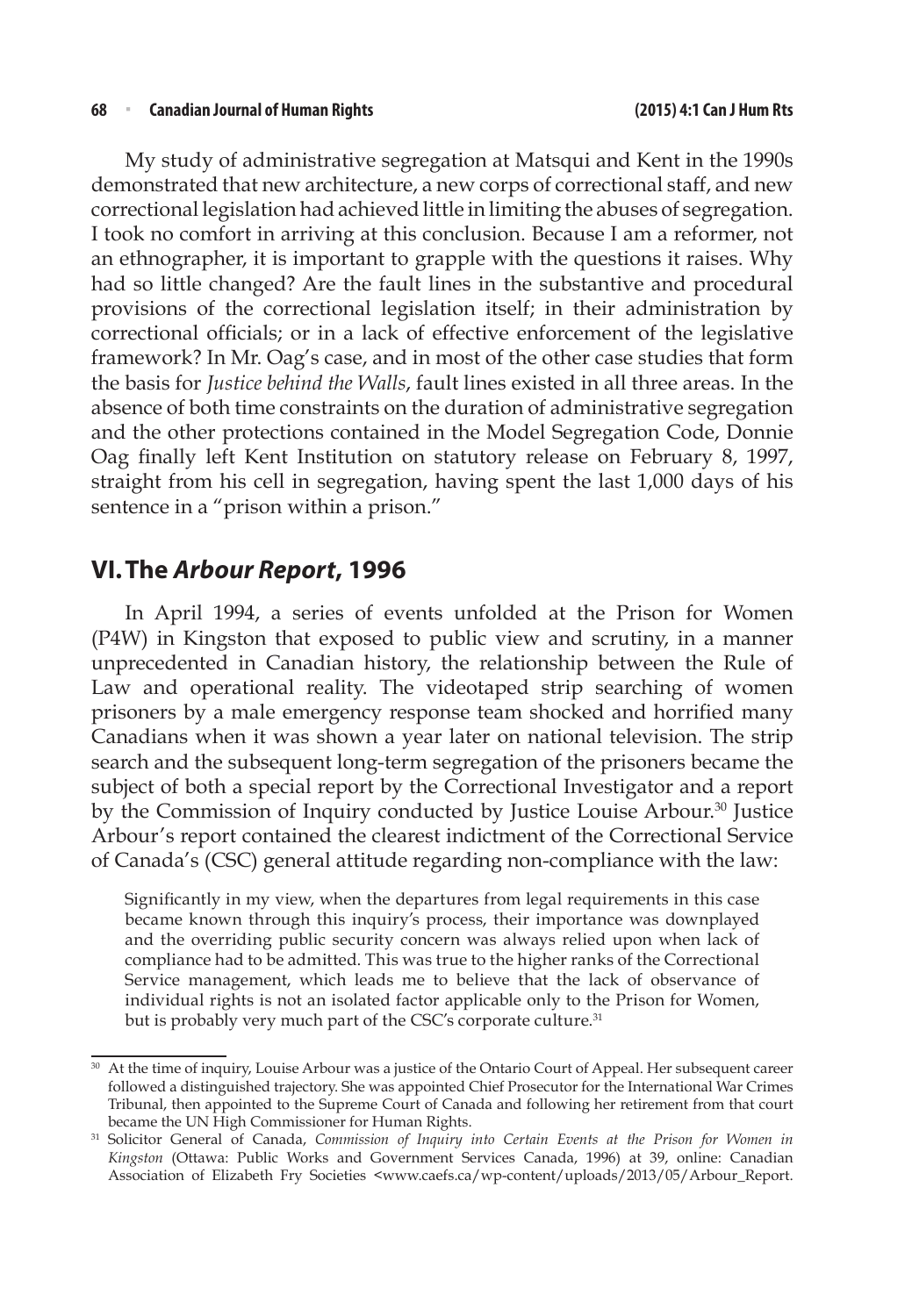The women involved in the April 22 incident remained in segregation from that date until December 1994 or January 1995.32 The *Arbour Report* traces the conditions of their confinement, the reasons given by the CSC for its necessity, the segregation review process through which it was maintained, and the impact of the segregation on the women:

On April 27, 1994, the Warden's order that the inmates in segregation were to get nothing without specific direction from her, was forcefully repeated in the segregation log, and even more stringently interpreted than in the days before the IERT attendance. The resulting regime of denial continued for an extended period of time… Mattresses were not reintroduced in segregation at the Prison for Women until May 10th. Restrictions on the availability of clothing continued for some period of time, and even included the failure to comply with Unit Manager Hilder's direction that women be provided with street clothes prior to attending in court. In the period immediately following April 27th, toilet paper was restricted to "one or two squares" per inmate. Underwear was denied, even in the circumstance of an inmate who required the use of a sanitary pad with vaginal cream. Regular cleaning of the segregation area, garbage removal and laundry was very slow to resume. At the Prison for Women, showers were not regularly provided in the initial weeks. Phone calls (including calls to the Correctional Investigator) were denied, as were specific requests for cigarettes, ice and face cloths…While there was some attempt to suggest that the basis of the overall regime was grounded in security concerns, most witnesses who testified appeared to concede that there was little in the way of specific security justifications for the deprivations noted above.<sup>33</sup>

This deprivation of basic amenities replicated the conditions I observed in the BC Penitentiary 20 years earlier. The regime of reducing prisoners to a Hobbesian state of brutish nature to demonstrate that they are under the total control of their jailers has long been a cornerstone of the customary law of segregation units. What Justice Arbour found was that at the P4W, customary law had little difficulty maintaining its ascendancy over the provisions of the *CCRA*.

Justice Arbour concluded her review with an assessment of the impact of prolonged segregation on the prisoners at the P4W:

The prolonged segregation of the inmates and the conditions and management of their segregation was again, not in accordance with law and policy, and was, in my opinion, a profound failure of the custodial mandate of the Correctional Service. The segregation was administrative in name only. In fact it was punitive, and it was a form of punishment that courts would be loathe to impose, so destructive are its consequences…The most objectionable feature of this lengthy detention in segregation was its indefiniteness. The absence of any release plan in the early stages made it impossible for the segregated inmates to determine when, and through what effort on their part, they could bring an end to that ordeal. This indefinite hardship

pdf> [*Arbour Report*].

 $32$  The incident that precipitated the search and the subsequent segregation was an assault on staff and what was alleged to be an escape plot, see *ibid* at 25-28.

<sup>33</sup> *Ibid* at 77.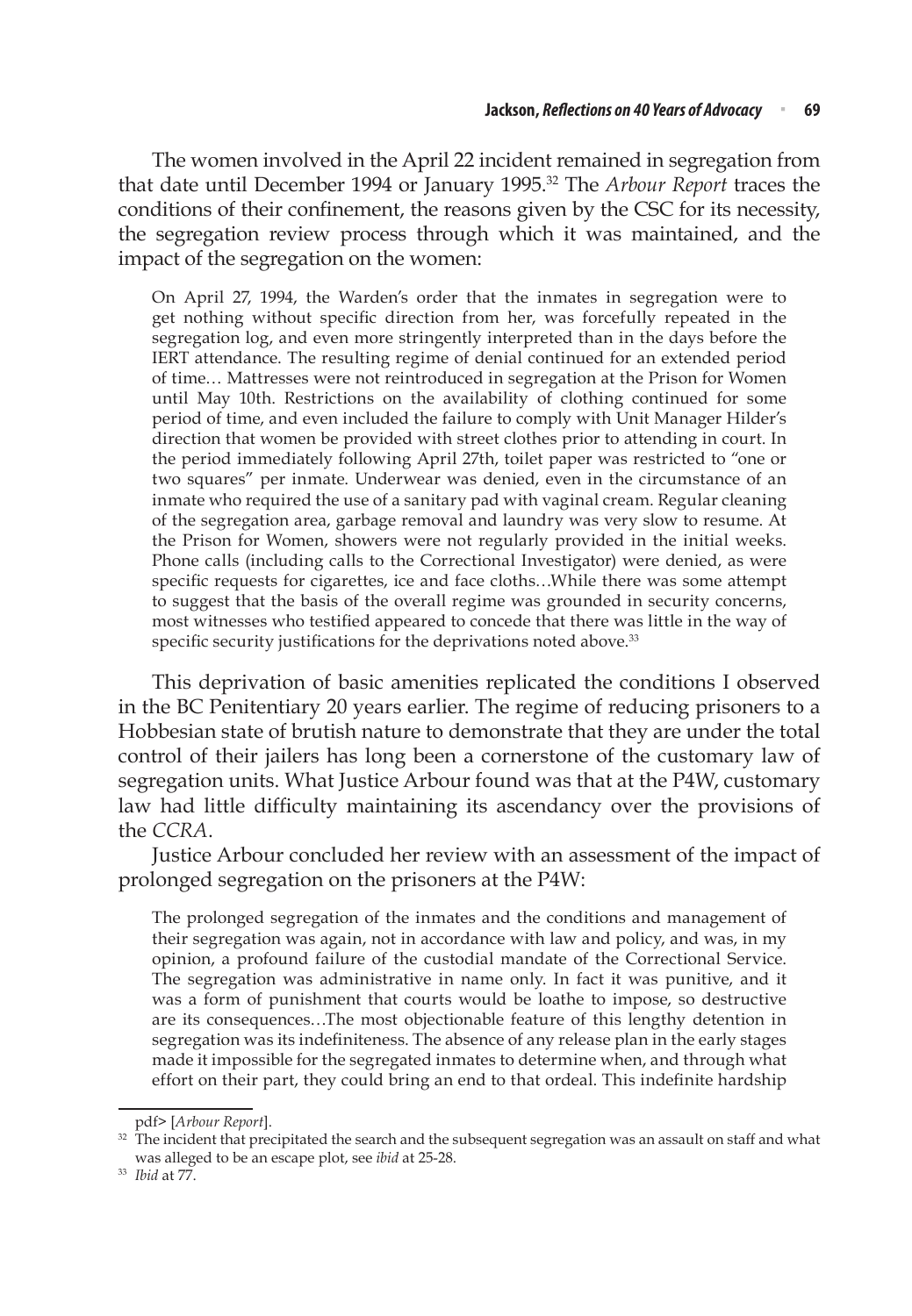would have the most demoralizing effect and, if for that reason alone, there may well have to be a cap placed on all forms of administrative segregation…Eight or nine months of segregation, even in conditions vastly superior to those which existed in this case, is a significant departure from the standard terms and conditions of imprisonment, and is only justifiable if explicitly permitted by law. If it is not legally authorized, it disturbs the integrity of the sentence…The bitterness, resentment and anger that this kind of treatment would generate in anyone who still allows herself to feel anything, would greatly overweigh the short-term benefits that their removal from the general population could possibly produce…If prolonged segregation in these deplorable conditions is so common throughout the Correctional Service that it failed to attract anyone's attention, then I would think that the Service is delinquent in the way it discharges its legal mandate.<sup>34</sup>

Justice Arbour made a separate body of recommendations concerning segregation and the legal and administrative regime she deemed necessary to bring its management into compliance with the law and the *Canadian Charter of Rights and Freedoms.* She recommended that the management of administrative segregation be subject preferably to judicial oversight but alternatively to independent adjudication. Her preferred model would permit the institutional head to segregate a prisoner for up to three days to diffuse an immediate incident. After three days, a documented review would take place. If further segregation was contemplated, the administrative review could provide for a maximum of thirty days in segregation, no more than twice in a calendar year, with the effect that a prisoner could not be made to spend more than sixty non-consecutive days annually in segregation. After thirty days, or if the total days served in segregation during that year already approached sixty, the institution would have to apply other options, such as transfer, placement in a mental health unit, or forms of intensive supervision, all of which involved interaction with the general population. If these options proved unavailable, or if the Correctional Service thought that a longer period of segregation was required, it would have to apply to a court for this determination.<sup>35</sup>

Failing a willingness to put segregation under judicial supervision, Justice Arbour recommended that segregation decisions be made initially at the institutional level, but that they be subject to confirmation within five days by an independent adjudicator who should be a lawyer and who would be required to give reasons for a decision to maintain segregation. Thereafter, segregation reviews would be conducted every thirty days.<sup>36</sup>

These recommendations for the administrative segregation process were unambiguously related to her general findings that "the facts of this inquiry have revealed a disturbing lack of commitment to the ideals of justice on the part of the Correctional Service" and her judgement that "there is nothing to

<sup>34</sup> *Ibid* at 81-82.

<sup>35</sup> *Ibid* at 105.

<sup>36</sup> *Ibid* at 105 and 135.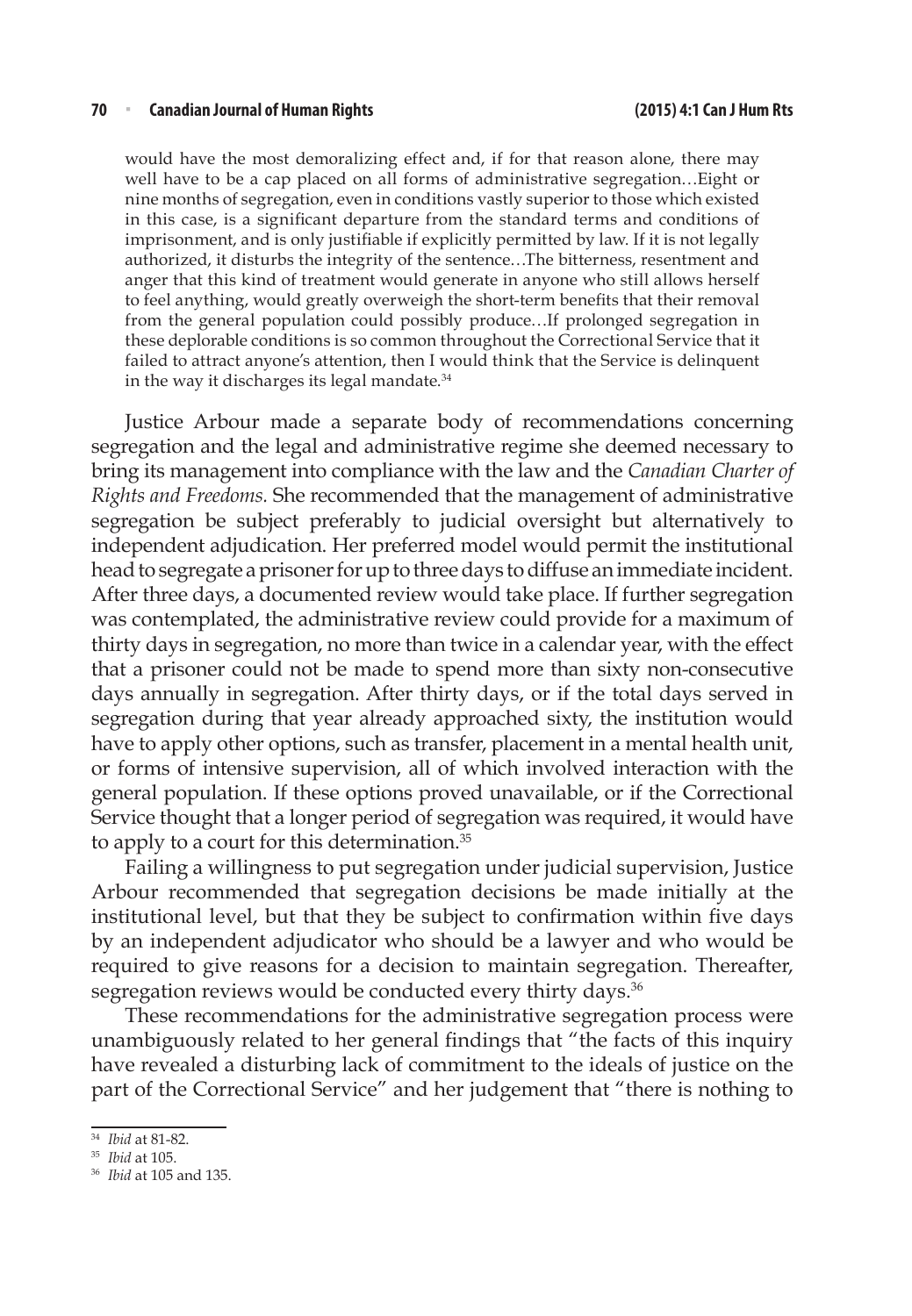suggest that the Service is either willing or able to reform without judicial guidance and control."37

## **A. The Task Force on Administrative Segregation, 1996-1997**

Following the release of the *Arbour Report* the new Commissioner of Corrections established a Task Force on Segregation. Members of the Task Force were drawn from both within and outside the Correctional Service. The outside membership consisted of the legal counsel of the Office of the Correctional Investigator and two consultants; I was one of them.

The initial audits and visits to federal institutions by the Task Force yielded these significant findings on the state of compliance with the law and policy on segregation:

The findings of the preliminary assessment (Phase I) confirmed Madam Justice Arbour's findings that the CSC did not fully appreciate the obligation to rigorously comply with legislative and policy provisions in its management of administrative segregation. … In the opinion of the Task Force, the above compliance issues provided sufficient evidence of a casual attitude towards the demands of the law by CSC staff members and managers to justify Madam Justice Arbour's assertion that the CSC has a culture that does not respect the Rule of Law. That is not to say that CSC staff members and managers went out of their way to act in violation of the law; but it is to say that they did not go sufficiently out of their way to ensure full understanding of and compliance with it. The Task Force concluded that review mechanisms required to ensure legal compliance and to support effective decision making were not in place.<sup>38</sup>

Based on these findings the Task Force launched several initiatives to address the areas of non-compliance. All wardens were required to submit detailed action plans outlining the steps they intended to take to deal with the deficiencies identified at their institution. Changes were made to the electronic filing system (OMS) to enable staff to document decisions taken at key stages in the administrative segregation review process. The Task Force also issued an administrative segregation process checklist to staff and management and a handbook to be given to all segregated prisoners.

A comprehensive national legal compliance audit was conducted by the Task Force in early 1997, to ensure that the operation of all segregation units was now in compliance with the basic legal procedural requirements and that deficiencies had been addressed. Yet audit results showed that the Service failed to measure up to even this expectation especially in maximum-security institutions where intrusiveness can be the most severe. The Task Force

<sup>37</sup> *Ibid* at 108.

<sup>38</sup> Public Safety Canada, *Commitment to Legal Compliance, Fair Decisions and Effective Results: Reviewing Administrative Segregation* at 12, online: <www.publicsafety.gc.ca/lbrr/archives/hv%208395.a6%20 t37%201997-eng.pdf> [emphasis added].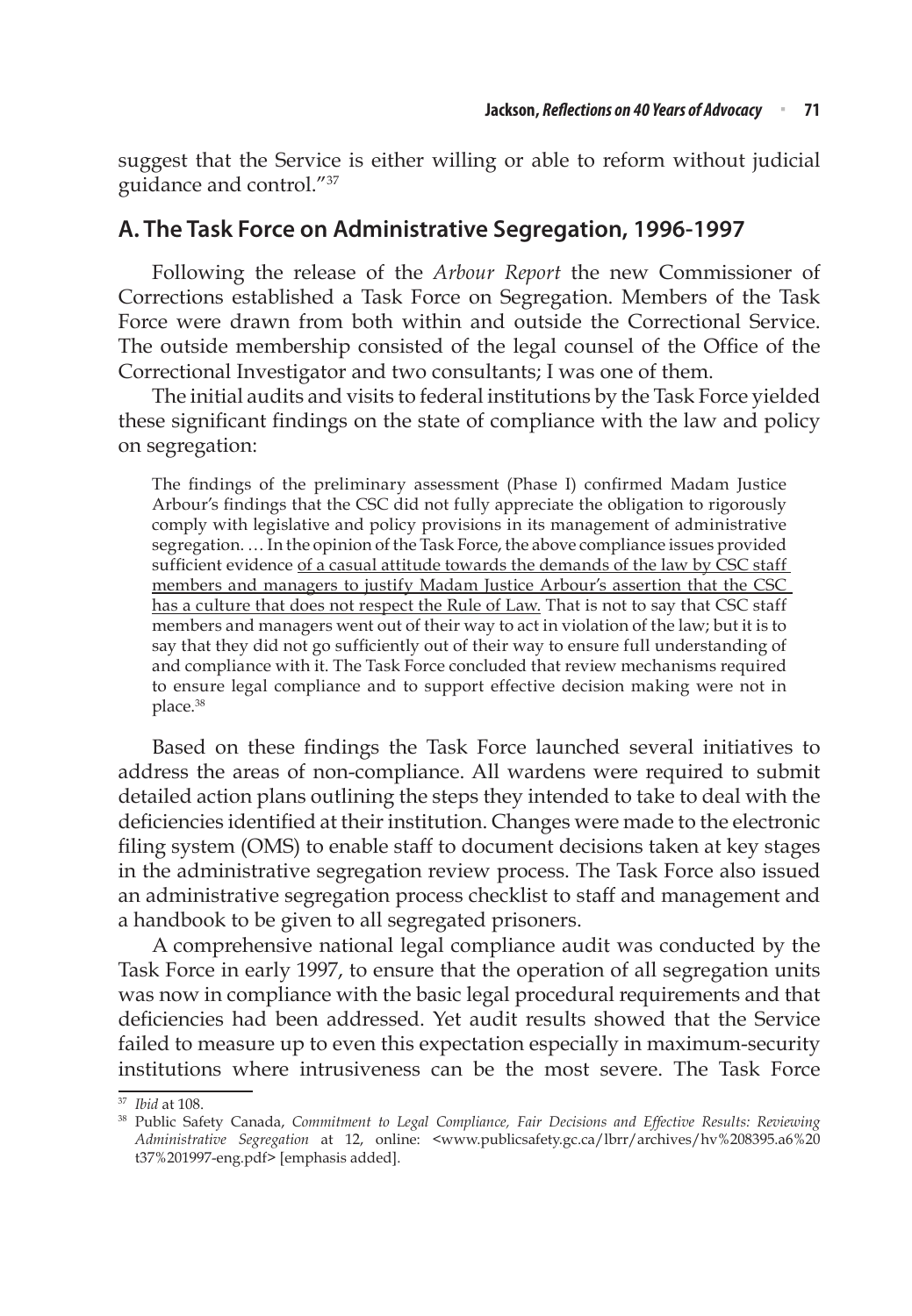provided this assessment:

On the one hand, the CSC has demonstrated that, given the necessary corporate will, leadership, and resources, it can significantly improve its ability to comply with the basic procedural requirements of the law. On the other hand, considering the scope of the compliance audit, which was directed only to compliance with the basic procedural requirements of the law, and the fact that it was conducted at a time when full attention was being given to the issue of segregation, the CSC's performance falls short of full compliance.

Since the CSC's focus could easily shift to other areas in the future, the Task Force believes it critical that mechanisms be put in place to ensure that recent progress is sustained. Consequently, the Task Force recommends that a Segregation Advisory Committee be created with membership from inside/outside the CSC to continue to shape an effective and compliant administrative segregation process within a fixed time frame.

This action, coupled with other recommendations related to an enhanced segregation review process and experimentation with independent adjudication, will contribute to public confidence that the CSC is maintaining its corporate commitment to respect the "Rule of Law".<sup>39</sup>

### **B. Enhanced Internal Review or Independent Adjudication?**

One of the Task Force's mandates was to review the recommendations of Justice Arbour for judicial supervision or independent adjudication of segregation decisions and to make recommendations for improving the effectiveness of the segregation review process. In our initial meetings, a clear division of opinion on the issue of independent adjudication emerged between members from within the ranks of the Service and those drawn from outside. The CSC members argued vigorously that the necessary reforms could be achieved through "enhancing" the existing internal model of administrative decision-making, in which the Segregation Review Board, chaired by institutional managers, made recommendations and the warden had the ultimate authority.

The CSC members' argument had several strands. Under existing law, the warden was the person held accountable for the security of the institution and the safety of staff and prisoners. The decision to segregate a prisoner involved critical issues of safety and security. The staff's understanding of the dynamics of an institution and the personalities of the prisoners was integral to making the right decision in a situation where the wrong decision could be fatal; no outsider, however well-educated in the law, could provide an adequate substitute for correctional experience and understanding.

<sup>39</sup> *Ibid* at 18.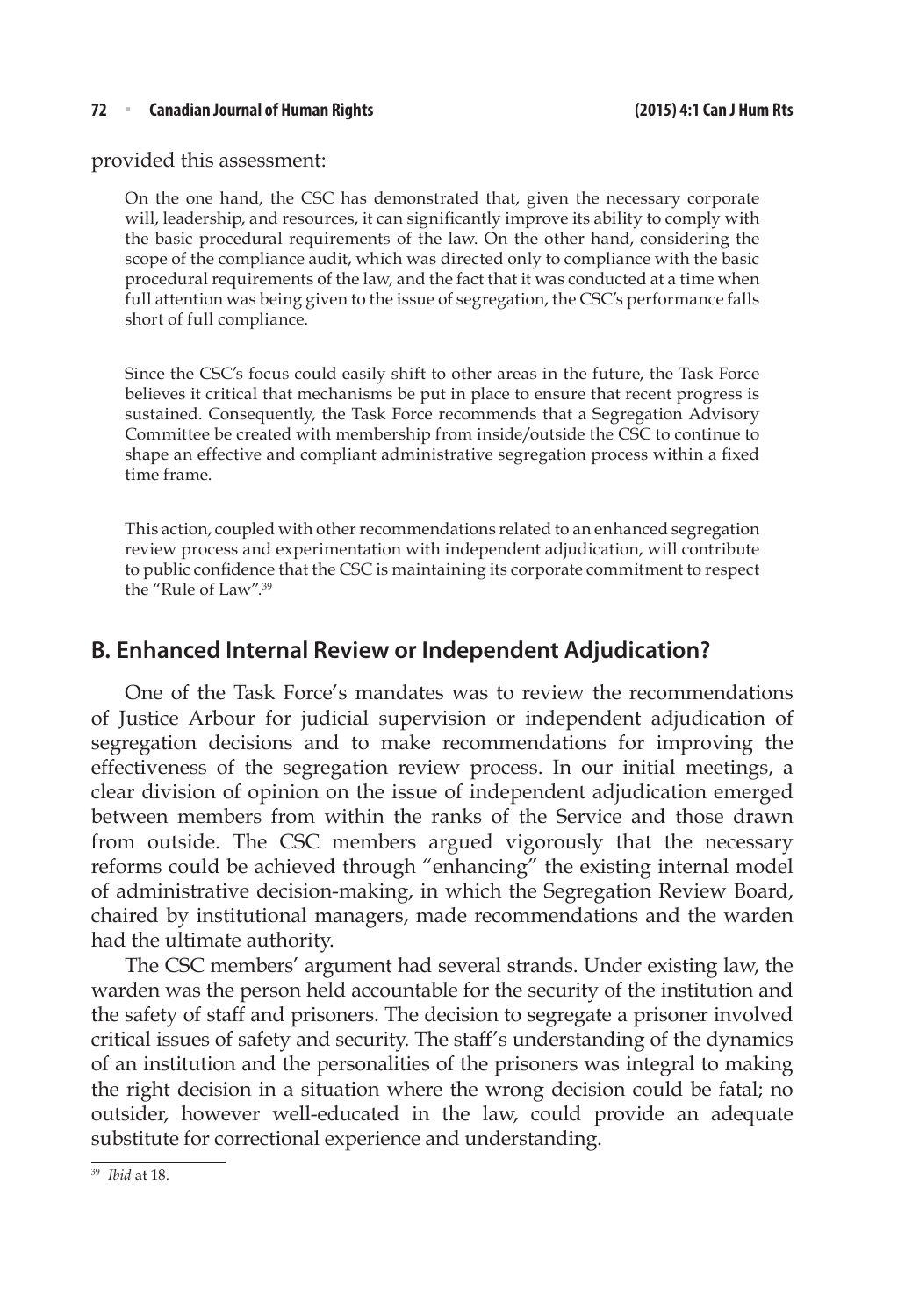In response, I argued that the role of an independent adjudicator is not to replicate the hard won knowledge and experience of correctional administrators, nor would the presence of an independent adjudicator undermine or straitjacket the authority of wardens and staff to manage their institutions decisively at times of crisis. Rather, independent adjudication is designed to safeguard another kind of precarious balance, one likely to be upset at times of crisis and emergency: the balance between correctional discretion involving the most intrusive form of imprisonment - administrative segregation – and the rights of prisoners to the full protection of the law.

The Task Force vigorously debated the relative merits of an enhanced internal segregation review process and a system of independent adjudication. Members from within the CSC developed a model for enhancing the internal review process, including a legal education initiative, the development of better alternatives to segregation, and the establishment of regional Segregation Review Boards.

The external members of the Task Force supported the development of these initiatives, which would improve the CSC's ability to make fair and effective segregation decisions. The enhancement of this internal ability through legal education could serve as a model in other decision-making areas that affected the rights and liberties of prisoners. But the limitations of these initiatives were clear: they assumed that training in the substantive and procedural requirements of the law would be enough to ensure fairness. However, if fairness requires an objective balancing of competing interests – those of prison administrators to manage a safe and secure institution and those of prisoners not to suffer the loss of their institutional liberty except in strict accordance with the criteria and procedures set out in the law – how could fairness be achieved, and be seen to be achieved, where decisions were made by the correctional administrators themselves? Even assuming the CSC could demonstrate through training and education that it had developed a corporate culture which respected the "Rule of Law", the issue of bias would continue to cast a long shadow over the substantive justice of the process.

From our debate emerged a consensus that the Task Force recommend that the CSC reform the segregation process along parallel paths, one path being the enhancement of the internal review process and the other an experiment with independent adjudication.<sup>40</sup>

## **VII. The Path of Resistance**

Bree Carlton described in her presentation at the Ending the Isolation conference how solitary has been used in Australia as a response to prisoners'

<sup>40</sup> Jackson, *Justice*, *supra* note 18 at 375-94.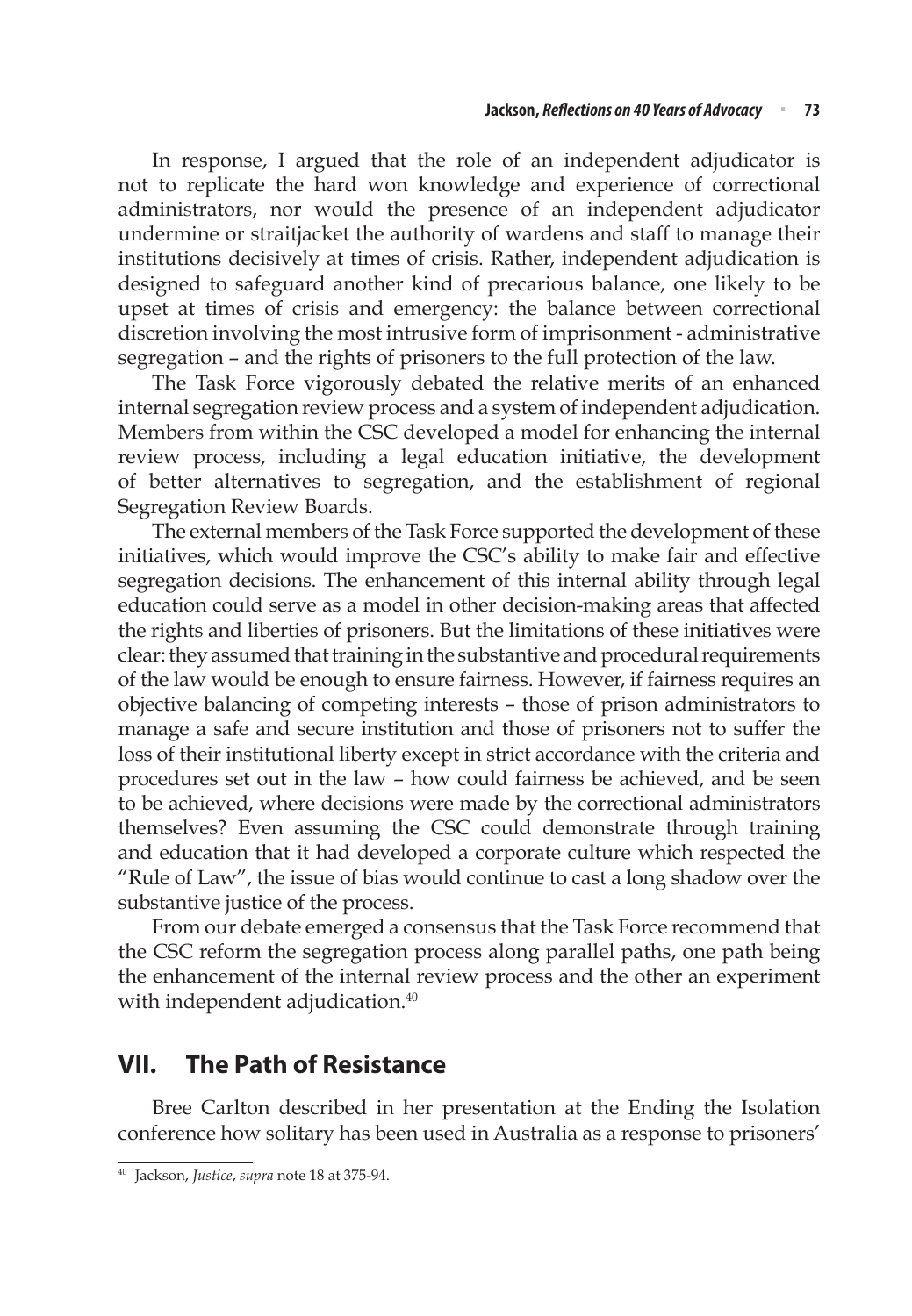resistance movements. In Canada the path of resistance has taken the form of intransigence to reform movements. The Report of the Task Force, with the recommendation for a fast-tracked experiment with independent adjudication was filed with the Commissioner of Corrections at the end of March 1997. Later that year, Commissioner Ingstrup received the report of the Working Group on Human Rights. The Working Group had been established by the Commissioner after the *Arbour Report* under the chairmanship of Max Yalden, former Chief Commissioner of the Canadian Human Rights Commission. Its mandate was:

[T]o review the CSC systems for ensuring compliance with the rule of law in human rights matters; to provide a general strategic model for evaluating compliance within any correctional context; and to present recommendations concerning the Service's own ability to comply and to effectively communicate such compliance.<sup>41</sup>

In reviewing the necessary balance between internal and external mechanisms to ensure compliance with human rights obligations, this report specifically identified the recommendation of the Task Force on Segregation that there be an experiment in independent adjudication.<sup>42</sup>

Notwithstanding the accumulated weight of support in the trilogy of the recommendations contained in the reports by Justice Arbour, the Task Force on Segregation, and the Working Group on Human Rights, in the spring of 1998 the Commissioner announced that there would be no implementation or an experiment on independent adjudication along any of the lines set out in those reports. Instead the CSC proposed to initiate an enhanced system of regional oversight.43

## **A. The** *CCRA* **Five-Year Review, 2000**

On May 29, 2000, the House of Commons Standing Committee on Justice and Human Rights tabled the report of its subcommittee formed to conduct a comprehensive review of the provisions and operations of the *CCRA*. The report specifically identified the importance of maintaining Canada's commitment to respecting the rights of prisoners:

The Sub-committee believes, it is essential that correctional authorities respect offenders' rights, particularly since the principles and provisions incorporated in the *CCRA* "derive from universal human rights standards supported by all the

<sup>41</sup> Working Group on Human Rights, *Human Rights and Corrections: A Strategic Model* (Ottawa: Correctional Service of Canada, 1997) at 4.

<sup>&</sup>lt;sup>42</sup> Since, in Canada, administrative segregation may affect inmates' liberties even more than disciplinary segregation, which has an upper limit of 30 days, and given the fact that institutional authorities may have a vested interest in the outcome of their decisions, we believe the Task Force recommendation should be pursued, *ibid* at 33.

<sup>43</sup> See Jackson, *Justice*, *supra* note 18 at 375-94.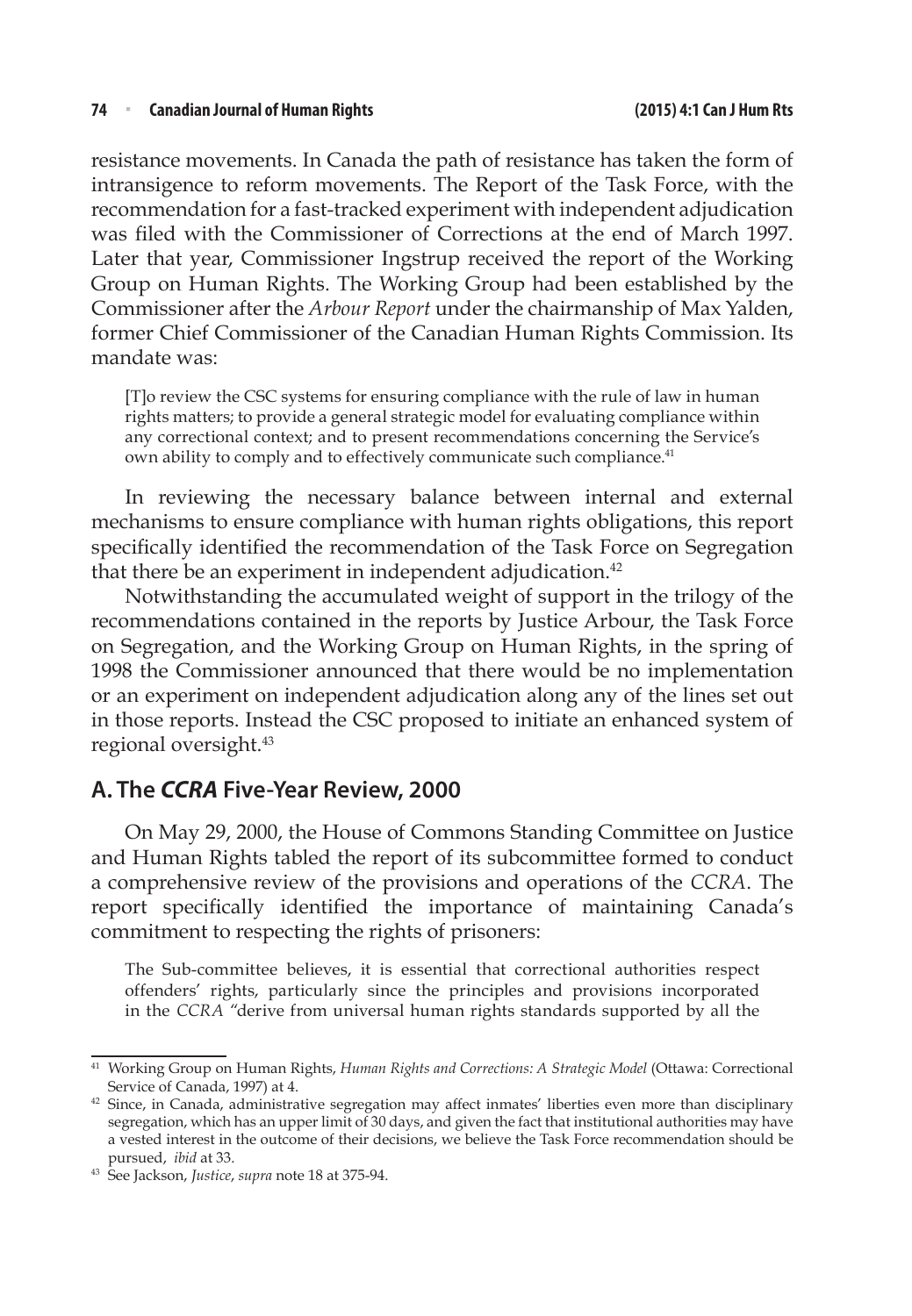advanced democracies with which Canada compares itself."44

*A Work in Progress* devoted a chapter to the issue of "Fair and Equitable Decision Making" in which it specifically addressed the case for independent adjudication of administrative segregation. At an appearance before the Subcommittee on behalf of the Canadian Bar Association, I had reviewed the history of this issue, citing evidence in *Prisoners of Isolation* and the more recent recommendations of the *Arbour Report*, the Task Force on Administrative Segregation and the Task Force on Human Rights. The Sub-committee, after reciting this history and commending the CSC for taking steps to enhance and monitor the segregation review process, agreed in their report that these initiatives are "a complement to, and not a replacement for, the independent adjudication of actions affecting the residual rights and freedoms of inmates."<sup>45</sup> In the words of the Sub-committee:

[T]he physical and program constraints on administratively segregated inmates are severe. This was obvious to the Sub-committee in each of the segregation units it visited during its penitentiary tours… Administrative segregation removes inmates from normal daily contact with other offenders. It has the effect of making their access to programs, employment, services and recreation more difficult than it is for inmates in the general prison population. It has a dramatic impact on their residual rights. It makes the conditions of incarceration more stringent than they are for other inmates… For these reasons, the Sub-committee believes there is a need for the insertion of an independent decision-maker who will take into account all factors related to administrative segregation cases.<sup>46</sup>

The Sub-committee recommended that the independent adjudication process kick in at the thirty-day review for involuntary cases because this is the maximum period of segregation allowed as a punishment imposed by the Independent Chairperson for a serious offence and "there is little or no difference in the stringency of living conditions to which inmates administratively or punitively segregated are subject."47 The Sub-committee further recommended the *CCRA* be amended to specify not just the authority but also the criteria for the appointment of Independent Chairpersons.

The response from both the Correctional Service and Government of Canada to these recommendations can be characterized most charitably as underwhelming. This was their response:

The Government proposes an Enhanced Segregation Review process that includes external membership. This model will attempt to balance independent adjudication

<sup>44</sup> Sub-committee on Corrections and Conditional Release Act of the Standing Committee on Justice and Human Rights, *A Work in Progress: The Corrections and Conditional Release Act* (Ottawa: Public Works and Government Services, 2000) para 6.2.

<sup>45</sup> *Ibid* at para 5.36.

<sup>46</sup> *Ibid* at paras 5.35-5.38.

<sup>47</sup> *Ibid* at para 5.40.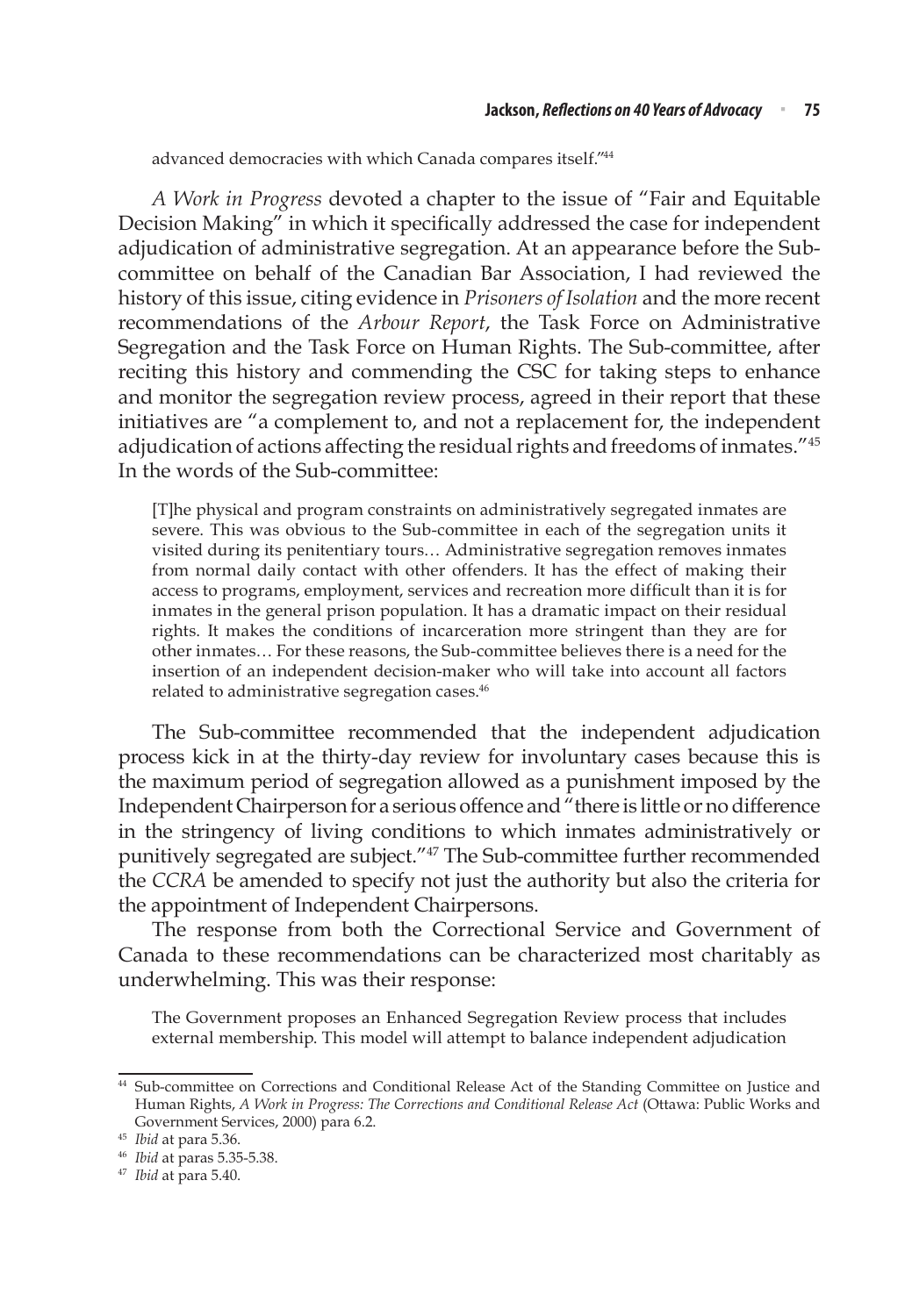with the promotion of appropriate operational accountability by the Correctional Service of Canada. This model will be implemented on a pilot basis in all regions and detailed independent evaluation will be undertaken. The development of the pilot may be guided by a Steering Committee comprised of internal and external members $48$ 

Consider the record. In 1997 the Task Force on Segregation recommended a pilot project of independent adjudication for administrative segregation, a recommendation endorsed by the Working Group on Human Rights. In 1998, the CSC rejected this recommendation. In the face of that rejection, in 2000 the Parliamentary Sub-committee on the *CCRA,* having reviewed the historical record, and having been sufficiently satisfied of the need for independent adjudication, recommended immediate implementation, not of a pilot, but a full model of independent adjudication. The CSC and the federal government's response was to pilot a proposal for an enhanced segregation review process that included external membership.

## **B. The Pilot Enhanced Segregation Review Process, 2001 – 2002**

In October 2001, the CSC began piloting new segregation review boards. Once a month for five months at five institutions (one in each of the five regions of the CSC) four to five cases were reviewed by a pilot review board. The key differences between the pilot review boards and regular reviews was that the board, instead of being chaired by a unit manager was co-chaired by the deputy warden and a community member. The co-chairs had shared responsibility and accountability for making recommendations to the Warden on placement, maintenance and release. As with the regular reviews, the Warden retained ultimate decision-making authority.

I have described elsewhere why based upon its design and duration the CSC's pilot was neither capable nor intended to test the value of the segregation review process recommended by the Parliamentary Sub-committee. It also failed to reflect the experiment on independent adjudication recommended by the Task Force on Segregation.<sup>49</sup> It came therefore as no great surprise when on the conclusion of the pilot CSC determined that there was no added value to an enhanced segregation process co-chaired with someone outside of CSC and therefore it would not proceed with a system-wide implementation of the pilot model, let alone a real model of independent adjudication.

<sup>48</sup> Government of Canada, *Response to the Report of the Subcommittee on Corrections and Conditional Release Act of the Standing Committee on Justice and Human Rights* (Ottawa: Government of Canada, 2000) at 18.

<sup>49</sup> A detailed analysis of the pilot can be found in Michael Jackson, "The Litmus Test of Legitimacy: Independent Adjudication and Administrative Segregation" (2006) 48 Can J Crim & Crim J 157 at 180-85 [Jackson, "Litmus Test"].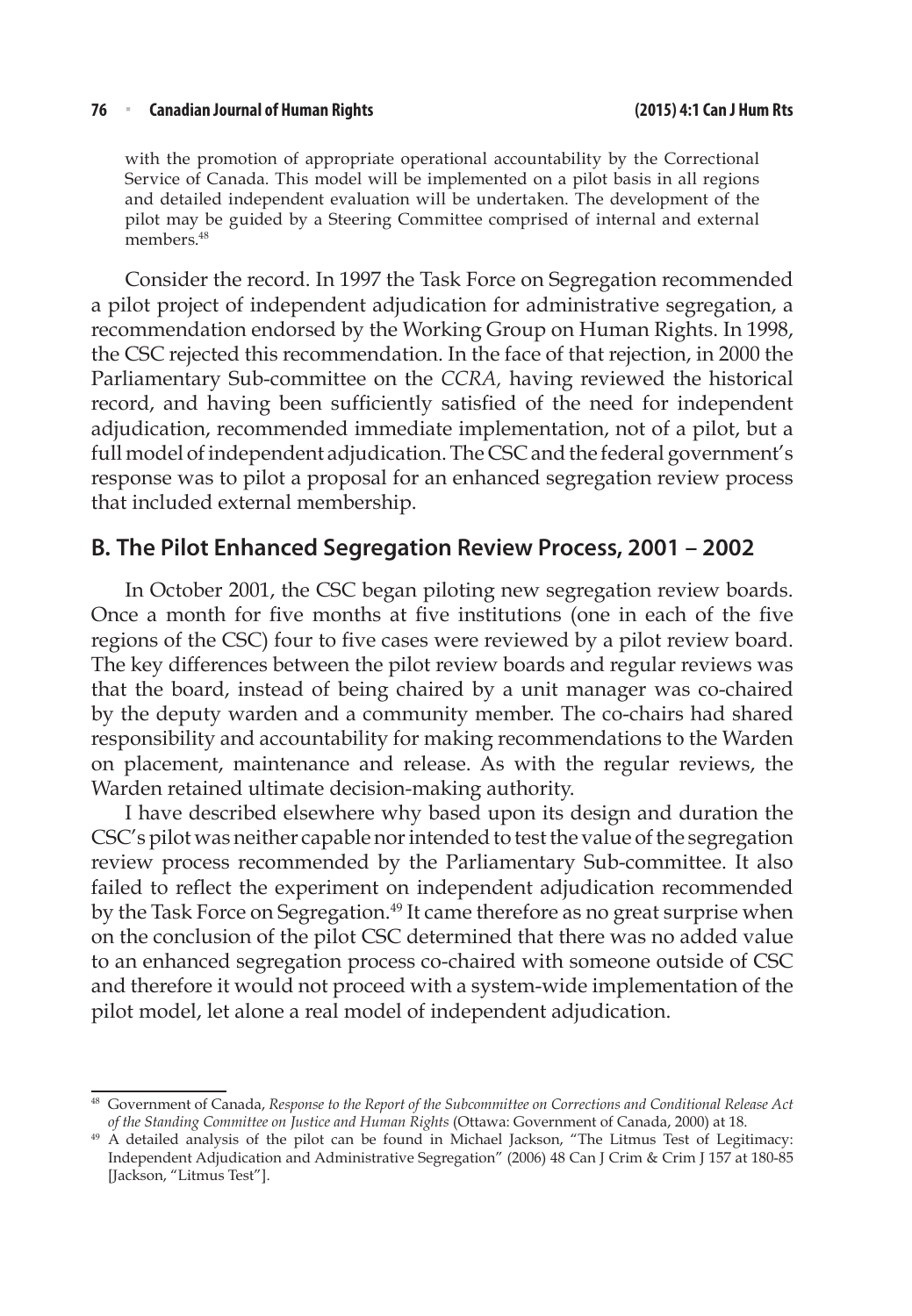### **C. Canadian Human Rights Commission Report, 2004**

On January 28, 2004, the Canadian Human Rights Commission issued a Report entitled *Protecting Their Rights: A Systemic Review of Human Rights in Correctional Services for Federally Sentenced Women*. <sup>50</sup> It presents an extensive review of how women prisoners are adversely affected by the federal corrections system and makes 19 separate recommendations on how this problem can be resolved. One of them addressed independent adjudication of segregation:

It is recommended that: the Correctional Service of Canada implement independent adjudication for decisions related to involuntary segregation at all of its regional facilities for women. The impact of independent adjudication on the fairness and effectiveness of decision making should be assessed by an independent external evaluator after two years.<sup>51</sup>

Plainly put, the Canadian Human Rights Commission made it clear that it was not enough for the CSC to have conducted the pilot; it needed to implement a full model of independent adjudication. Many of those supporting independent adjudication hoped that this latest endorsement by the Canadian Human Rights Commission would be the final push that convinced CSC that this was an idea whose time had come; it was not to be. Further rounds of consultation were scheduled to consider yet again options to reduce the use of long term segregation, including beefed-up regional review boards to review prisoners segregated for more than 90 days. However, in response to the renewed call to introduce independent adjudication, the CSC now took the evasive position that its hands were tied by the existing legal framework; e.g. as the scheme for administrative segregation is set out in the Act and Regulations, it was outside the purview of the CSC's policy framework.

In the face of the CSC's "we can't do anything" strategy in April 2004 the Corrections and Criminal Justice Directorate of the Department of Public Safety and Emergency Preparedness unambiguously pointed the way ahead:

Given that previous operational enhancements to the review process have not been successful in reducing the use of administrative segregation, the implementation and testing of models of independent adjudication for administrative segregation decisions should be envisaged to address the concerns relating to the respect of the rule of law, the use of least restrictive measures, and procedural fairness…It is proposed the adjudication of all inmates in administrative segregation – both voluntarily and involuntarily – be conducted by an independent chairperson (appointed as part of the inmate disciplinary process) every 30 calendar days.<sup>52</sup>

<sup>50</sup> Canadian Human Rights Commission, *Protecting Their Rights: A Systemic Review of Human Rights and Correctional Services for Federally Sentenced Women* (Ottawa: Canadian Human Rights Commission, 2004), online: <www.chrc-ccdp.ca/sites/default/files/fswen.pdf>.

<sup>51</sup> *Ibid* at 5.2.2.

<sup>52</sup> Corrections and Criminal Justice Directorate, Public Safety and Emergency Preparedness Canada, *Issue*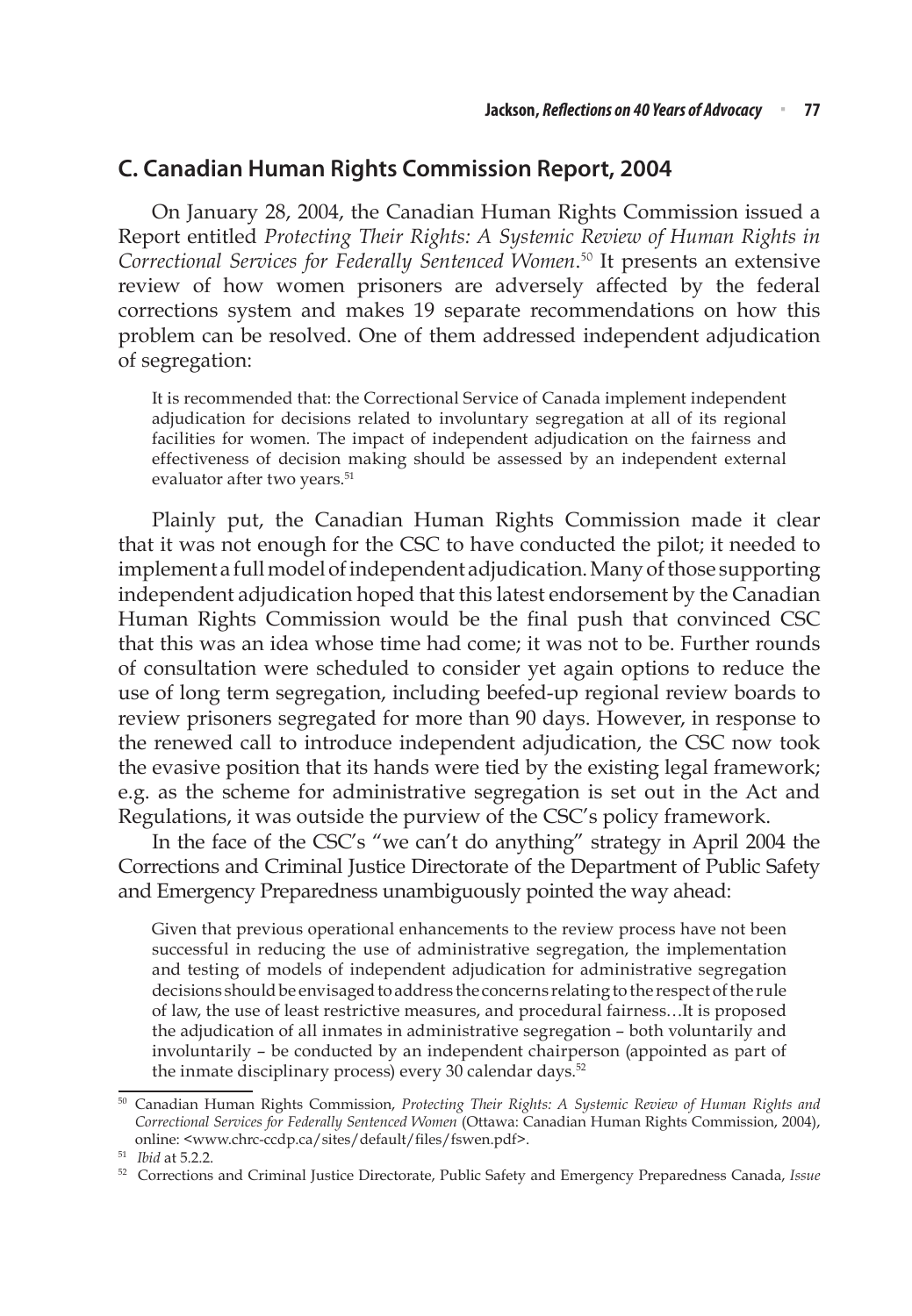But even this was not enough. In February 2005, the CSC filed its Action Plan in response to the Report of the Canadian Human Rights Commission and the Corrections and Criminal Justice Directorate action plan:

Members discussed the issues and concluded that the proposed PSEPC model for independent adjudication does not respond to the CSC concerns and, based on experience with the enhanced review pilot, would not resolve the concerns identified by external bodies. Members decided to generate alternate models while continuing to focus attention on the operational context concerns.<sup>53</sup>

The passage I have emphasized provides the key to understanding the CSC's latest strategy of resistance to implementation of independent adjudication. Quite apart from whether it addresses the CSC's concerns regarding population management, the concept that decisions that restrict a prisoner's residual liberty by confinement in a prison within a prison should be made by a decision-maker free from institutional biases and institutional pressures is a concept of justice and cannot be subordinated to the CSC's operational problems. That the senior management of the CSC in 2005 would advance this argument is an ominous reflection of the very problem Justice Arbour identified a decade ago - the CSC's "lack of commitment to the ideals of justice".<sup>54</sup>

## **VIII. The Litmus Test of Legitimacy, 2006**

The Canadian Journal of Criminology and Criminal Justice dedicated a 2006 special issue to prison oversight and human rights. In my article, "The Litmus Test of Legitimacy: Independent Adjudication and Administrative Segregation", in reviewing much of this history, I concluded in this way:

It remains my conviction, based on 30 years of research, that independent adjudication of segregation is necessary to ensure a fair and unbiased hearing… That it is also the conviction of Justice Arbour, the Task Force on Segregation, the Working Group on Human Rights, the Parliamentary Sub-Committee on the *CCRA*, and the CHRC would seem to all but guarantee that CSC's recognition that it merits space in the correctional legal landscape. In the face of CSC's unremitting resistance, will it now be left to judicial intervention to bring this about? The legal argument would be that independent adjudication is one of the fundamental principles of justice under s. 7 of the Charter and that the current legislative scheme deprives prisoners of their right to institutional liberty in violation of those principles. If it comes to pass that only through a court judgment will the Service's administration of the most restrictive form of imprisonment be brought into the gravitational orbit of a culture

*Paper: Independent Adjudication of Administrative Segregation Decisions by CSC* (Ottawa: PSEPC, 2004) at 4.

<sup>53</sup> Correctional Service Canada, *CSC Action Plan in Response to the Report of the Canadian Human Rights Commission* (2004) at 16, online: <www.csc-scc.gc.ca/publications/fsw/gender4/CHRC\_response\_e.pdf> [emphasis added].

<sup>54</sup> *Arbour Report*, *supra* note 31 at 108.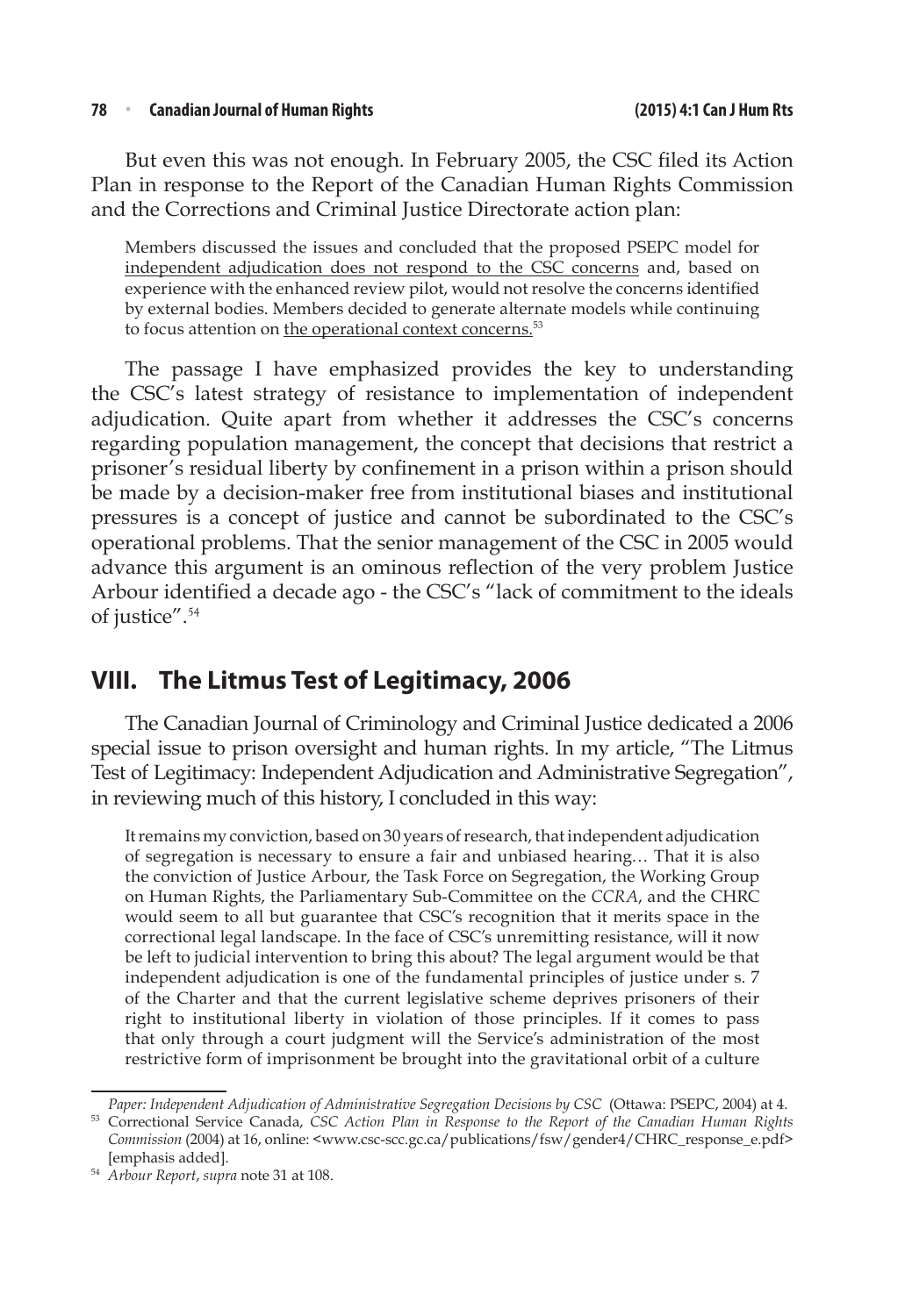of rights rather than responding to the CSC's operational concerns, this will provide confirmation of Justice Arbour's pessimistic conclusion that "[u]ltimately, I believe that there is little hope that the Rule of Law will implant itself within the correctional culture without assistance and control from Parliament and the courts."<sup>55</sup>

## **A. The Roadmap to Strengthening Public Safety, 2007**

With the arrival of a new government in Ottawa in 2007 any hope that there would be greater control from Parliament that might enhance the rights of prisoners in segregation evaporated. Prior to the 2006 federal election the Conservative party, at the urging of police, victim and prison guard associations, made promises to examine the operation of the Correctional Service of Canada. Much of the pressure came through the "Club Fed" campaign that presented to the public the distorted notion that life for those in our federal prison system was equivalent to a holiday resort.

In a 2006 speech to the Canadian Professional Police Association then Minister of Justice, later Minister of Public Safety, Vic Toews, acknowledged and agreed with the "Club Fed" rhetoric when he said, "I believe that it is time to get tough when it comes to incarcerating violent offenders, and I applaud the efforts that have been made to put an end to what has been referred to as 'Club Fed'."<sup>56</sup>

After the 2006 election the government made no effort to hide their intention to make the operation of our justice system much tougher. The Prime Minister also articulated his disdain of academics and others who use "statistics" and lawmakers who recognize that prisoners do not forfeit their human rights.

It was in this political context that on April 20, 2007, the Minister of Public Safety, announced the appointment of a panel charged with the task of reviewing the operations of the CSC. The mandate of the Panel was to provide the Minister of Public Safety with advice on a broad range of complex topics that have been problematic for the CSC over many years.

Six months after its appointment on October 31, 2007, the Review Panel presented its 170 page final report entitled *A Roadmap to Strengthening Public*  Safety, which contained 109 recommendations.<sup>57</sup> The report was almost immediately endorsed by the Minister, and within months the government announced that over \$120 million had been allocated to fast-track the

<sup>55</sup> Jackson, "Litmus Test", *supra* note 49 at 191 [emphasis added].

<sup>56</sup> Speech for the Minister of Justice and Attorney General of Canada, Vic Toews, QC, Canadian Professional Police Association, April 3, 2006, Ottawa, Ontario, cited in Michael Jackson & Graham Stewart, "A Flawed Compass: A Human Rights Analysis of the Roadmap to Strengthening Public Safety" (24 September 2009), at 4, online: Justice Behind the Walls <justicebehindthewalls.net/news.asp?nid=78.

<sup>57</sup> CSC Review Panel, *Report of the Correctional Service of Canada Review Panel: A Roadmap to Strengthening Public Safety* (Ottawa: Minister of Public Works and Government Services Canada, 2007) at 4, online: <www. publicsafety.gc.ca/cnt/cntrng-crm/csc-scc-rvw-pnl/report-rapport/cscrprprt-eng.pdf> [*Roadmap*].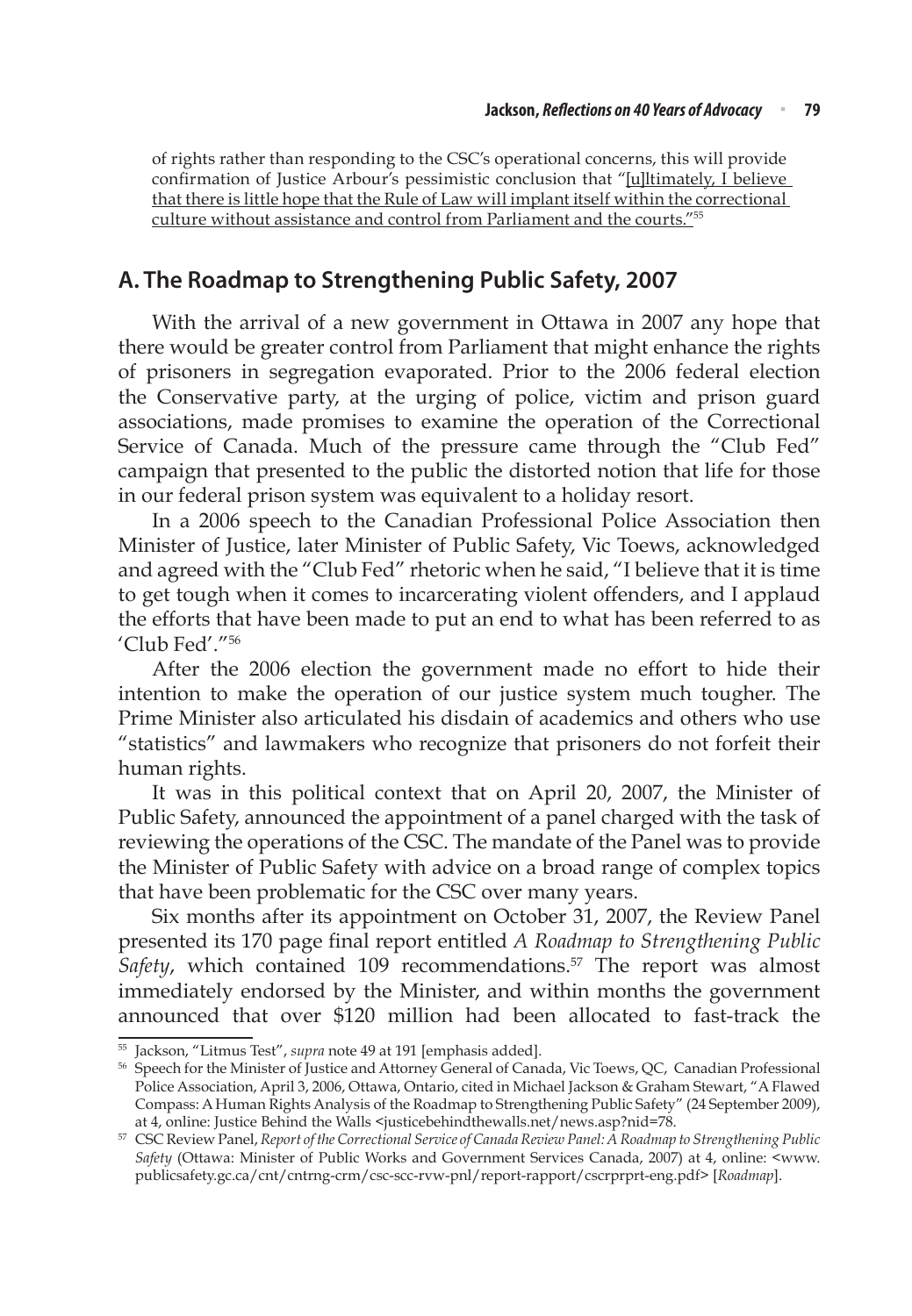changes recommended and the stage was set for what was to be termed the "Transformation Agenda" which has since become the policy framework for many of the developments in the federal correctional system.<sup>58</sup> Informed observers raised serious concerns about the entire process and the degree to which the Panel was intended to give expert advice or just confirm the Government's already announced intentions.

Because of the lack of any public knowledge or debate and the absence of any critical response from within the correctional establishment, I, together with Graham Stewart, the former executive director of the John Howard Society of Canada, authored and published our 2009 report, *A Flawed Compass*, a 200 page critique of the process through which the Panel made its recommendations and highlighted the problems, both of constitutional law, correctional policy and practice, their recommendations create and aggravate.59 We argued that the fundamental flaw in the *Roadmap* is that its discussion under the key area of "offender accountability" and its recommendations for changes in the *CCRA* demonstrate a lamentable and unacceptable ignorance and/or misunderstanding of the legal history of Canada's correctional legislation, the pivotal role of the *Canadian Charter of Rights and Freedoms* and the recommendations of other commissions of inquiry and task forces that call for greater commitment from CSC to promoting a culture of respect for human rights within Canadian prisons. For many of those involved in the history of human rights and corrections in Canada it was almost unbelievable that a *Roadmap* for the 21st century makes no mention of the *Charter of Rights and Freedoms*, CSC's Mission Statement, no reference to leading Supreme Court of Canada judgments dealing with prisoners' rights, nor the recommendations of the *Arbour Report*. Nowhere is there any mention of CSC's own 1997 report of the Working Group on Human Rights, and that report's major recommendation that CSC must adopt a human rights strategy as the centrepiece of its strategic planning. This was my indictment of the *Roadmap* in *A Flawed Compass*:

To its great discredit the Panel makes no mention of Canada's international human rights obligations or of the application of the *Charter* to Canadian prisons, and has no regard for or apparent awareness of the well-documented record of how difficult it has been to entrench a culture of respect for rights within CSC. Instead of a clarion

<sup>&</sup>lt;sup>58</sup> CSC's use of "transformation", while it might fit into what the late Stan Cohen referred to as one of the "good stories" that correctional administrators like to tell about "progress" in corrections, is more than ironic given the use of the term "transformative justice" by restorative justice advocates to describe the fundamental changes that are needed to be made to develop alternatives to imprisonment and a punitive response to conflict. Anthony J Nocella, "An Overview of the History and Theory of Transformative Justice" (2011) 6:1 Peace & Conflict Review 42, online: <www.review.upeace.org/pdf. cfm?articulo=124&ejemplar=23>.

<sup>59</sup> Michael Jackson & Graham Stewart, "A Flawed Compass: A Human Rights Analysis of the *Roadmap to Strengthening Public Safety*" (24 September 2009), online: Justice Behind the Walls <justicebehindthewalls. net/news.asp?nid=78>.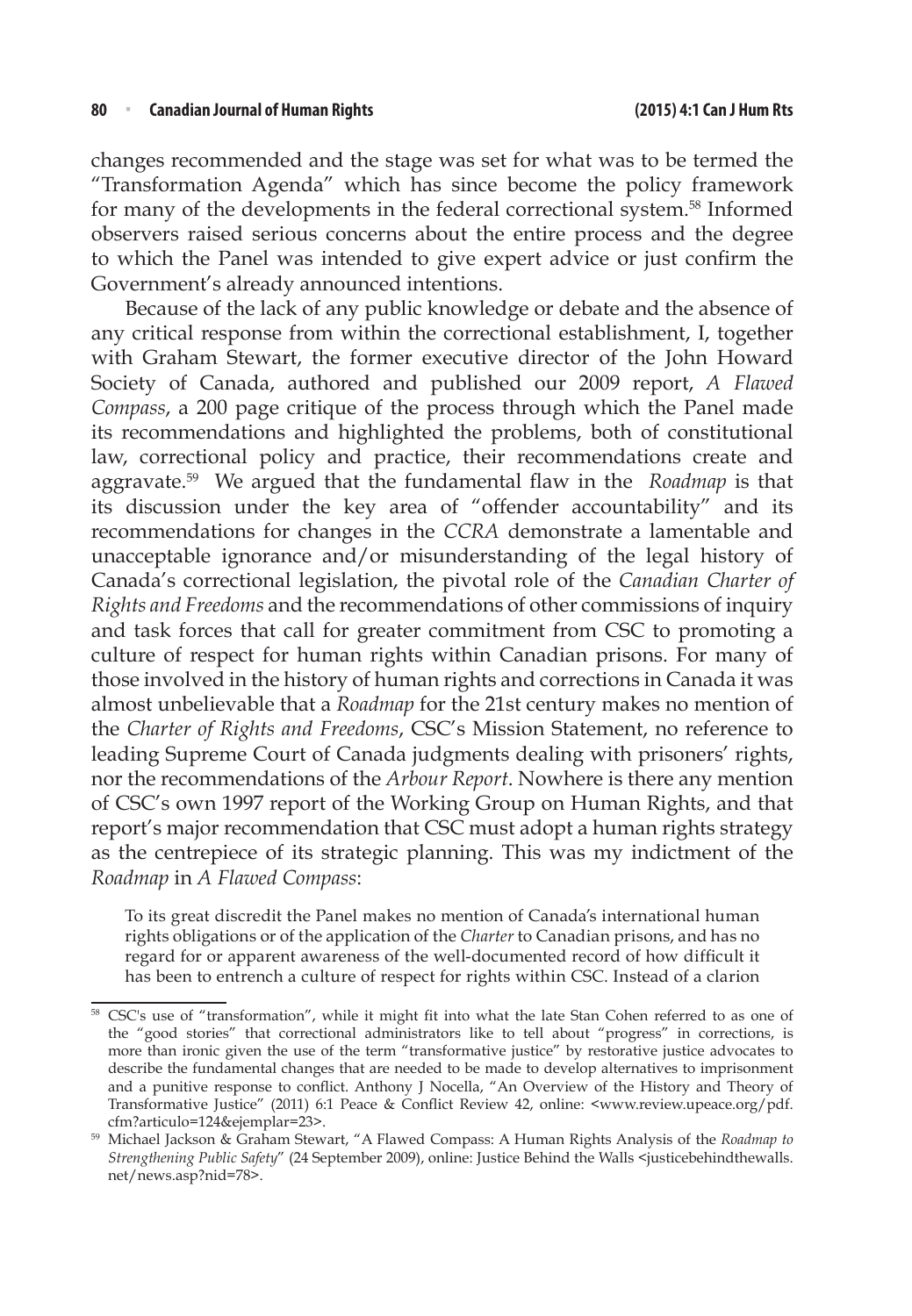call for greater vigilance in protecting human rights we find a virtual open invitation to CSC to dismantle the existing legal and administrative framework and redefine the definition of rights by introducing an ill-conceived hierarchy of rights and conditions of confinement dependent upon how well prisoners participate in their correctional plan. The *Roadmap* undermines the fundamental nature of Canada's human rights commitments and puts Canada on a path out of step with the relevant international and domestic human rights norms.<sup>60</sup>

The complete absence of any focus on human rights is revealed in the *Roadmap*'s limited discussion of segregation. The only problem the Panel thought deserving of any discussion was the rise in the number of prisoners who are considered to be in "voluntary segregation". This is the contribution that the *Roadmap* offered in the ongoing discourse about segregation:

The panel has heard that another factor contributing to this rise has been the fact that, while in segregation, offenders maintain living conditions that are almost identical to those elsewhere in the penitentiary, without having to resolve the issues that brought them to segregation… Furthermore, CSC policy prohibits doublebunking in segregation. A single cell can be considered to be another advantage over the offender's circumstances in the general population… The Panel is concerned that if the living conditions in segregation continue to equal or exceed those found in other parts of the penitentiary and there are no viable alternatives to placement in the penitentiary, more offenders will seek voluntary segregation. The Panel believes that offenders may not see any benefit to engaging in their correctional plan, thereby allowing them to be isolated from the level of intervention necessary for their rehabilitation… Without having any incentives to provide to offenders who are working to rehabilitate, the Panel believes that the current environment of voluntary segregation diminishes offender responsibility and accountability.<sup>61</sup>

The use by CSC and the Panel of "voluntary" to describe this population is a cruel euphemism. These offenders are seeking protection from other offenders, a protectorate that is part of CSC's statutory mandate. Their placement in segregation is typically not the offenders' choice but CSC's failure to provide adequate alternatives.

The clear implication of the Panel's analysis is that the conditions of confinement for those prisoners in "voluntary" segregation are too soft and need to be toughened up to discourage prisoners from checking into or remaining in segregation. What is remarkable about this very limited focus is that the *Roadmap* makes no reference whatsoever to any of the previous work that I have documented in the preceding pages. There is no reference to *Prisoners of Isolation* or *Justice Behind the Walls* (which might be explained by the disdain the Harper government, and evidently the Panel, holds for academics and prisoners' rights advocates); but neither is there any mention of the *Arbour Report* or CSC's own Report of the Task Force on Segregation, even

<sup>60</sup> *Ibid* at 40.

<sup>61</sup> *Roadmap*, *supra* note 57 at 23-24.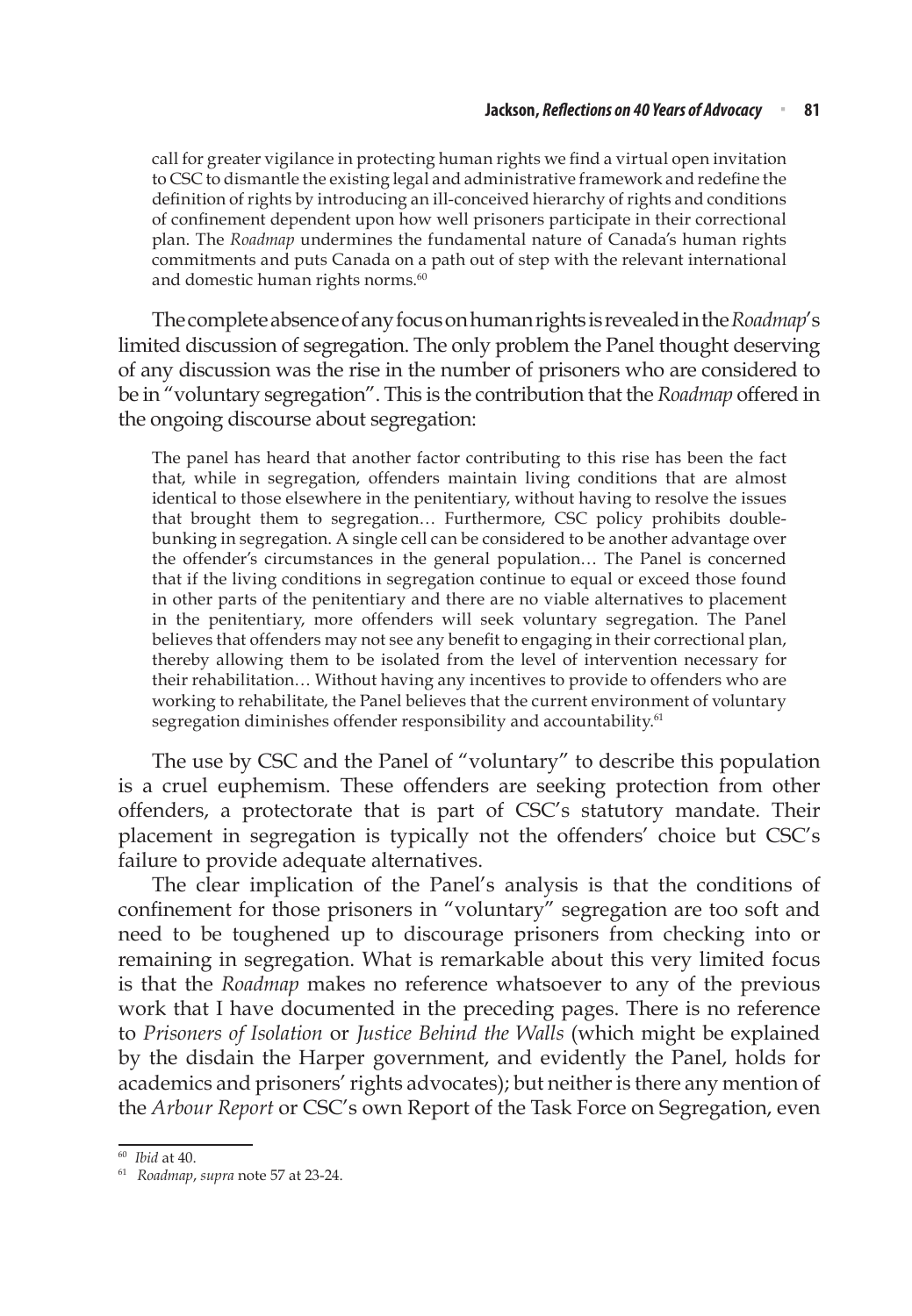though the Task Force devoted considerable attention to the issue of voluntary segregation and the challenges it presented for CSC. Every other report that has looked at segregation has addressed the human rights implications of the conditions of confinement as central to its deliberations. Yet the *Roadmap* has nothing more to contribute to the continuing debate than the need to increase the rigour of conditions in voluntary segregation.

### **B. Segregation Redux, 2007 – Present**

At the very same time the Panel was minimising the conditions within segregation, Ashley Smith, 19 years old, strangled herself to death after more than a year of continuous segregation in federal prisons. The omission of any discussion in the Panel report of the important issues associated with segregation reveals the one-dimensional view the Panel has of their roadmap to public safety; a roadmap in which principles of fundamental justice, fairness and human rights are left by the wayside.

More than ironically, as the *Roadmap* panel was considering what it believed to be the markers for transformation, CSC had already undertaken a new pathway in the long history of segregation in what was in the euphemistic language of corrections referred to as a "special management protocol" for those women identified as the most disruptive to institutional order. Although physically based in the architecture of the new women's institutions, the conditions of confinement under the protocol were more stringent than those of men imprisoned in the highest form of security, the Special Handling Unit, and in terms of the intensity of surveillance and the degree of control over the prisoner's movement and activities, eclipsed the regime in the old-style solitary confinement units in either the Prison for Women or the BC Penitentiary. Many of the behavioural standards set in these protocols were virtually impossible to meet. It is like a purgatory of segregation where every time a prisoner takes a step forward and moves to a lesser level of restrictive segregation, they are so closely scrutinized that they end up moving back up a level because nothing but excellent behaviour would allow them to continue on the path of lesser restrictions.

As described in other presentations at the Ending the Isolation conference, following the initiation of a court challenge, the special protocol has officially been discontinued, although serious questions arise as to the reality of its operational disappearance. Rene Acoby, the first young Aboriginal woman subjected to the "protocol", rendered her indictment of the latest iteration of the segregation regime that was operating when the *Roadmap* was being drafted, stating:

One need only look at the durations the women have spent on the Management Protocol to deduce it is not a successful OR humane model of confinement. I find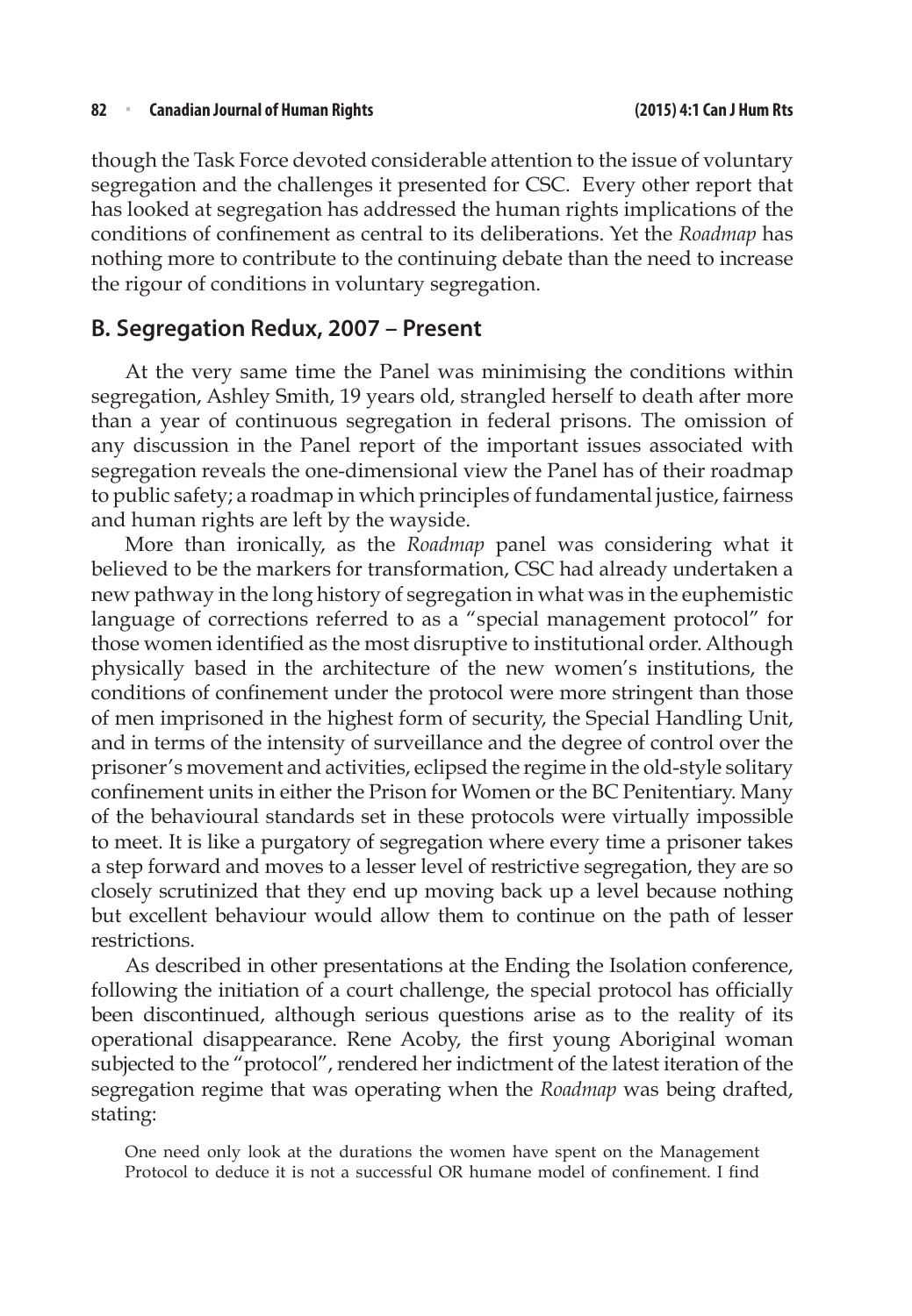it reprehensible that the group of women who designed the Management Protocol with the "special needs of women offenders taken into consideration" cannot even meet with us. Perhaps they don't want to confront the ghosts of women their brilliant Protocol has reduced the women to.<sup>62</sup>

This prisoner's reference to the "ghosts of women" has now taken on an added ghastly significance. Although not a protocol case, the grave concerns that the CSC has not found an appropriate way to manage the custody of women with the most severe behavioural problems and mental health challenges has been brought into the sharpest relief as a result of the release of a special report of the Correctional Investigator (CI) on the death of 19 year old Ashley Smith at Grand Valley Institution in 2007. This CI report raises profound questions as to the strength of the CSC's commitment to a culture of respect for the human rights of offenders and demonstrates why this particular incident cannot be so easily dismissed as an isolated breakdown in an otherwise robust system. Many important changes in corrections, particularly with respect to human rights, were motivated by tragic and horrible failures. The death of this 19 year old in federal custody powerfully illustrates the fatal flaw of the Panel's vision for corrections: by pointing to larger issues that can only be redressed by a roadmap that places human rights protection at the centre, not the periphery, of institutional transformation.

Along with other systemic breaches relating to transfers, the use of force, and the provision of mental health services, the CI identified how Ashley Smith's continuous administrative segregation status was in violation of relevant law and policy as well as compounding her inhumane confinement:

I find that the regime put into place to manage her behaviours was overly restrictive. She had very little positive human contact. She was provided with very few opportunities for meaningful and purposeful activity. She spent long hours in a cell with no stimulation available - not even a book or piece of paper to write on. What is most disturbing about the Correctional Service's use of this overlyrestrictive form of segregation is the fact that the Correctional Service was aware - from the outset - that Ms. Smith had spent extensive periods of time in isolation while incarcerated in the province of New Brunswick, and that confinement had been noted as detrimental to her overall well-being. Despite this knowledge, the Correctional Service's response to Ms. Smith's significant needs was to do more of the same. There is a legal requirement for the Correctional Service to review all cases of inmates who are placed on administrative segregation status at the 5-days, 30-days, and 60-days marks. The purpose of these reviews is to closely examine the impact of segregation on the inmate, to determine whether continued placement on this status is appropriate, and to carefully explore and document possible alternatives to continued segregation… The required regional reviews were never conducted because each institution erroneously "lifted" Ms. Smith's segregation status whenever she was physically moved out of a CSC facility (e.g., to attend criminal court, to be temporarily admitted to a psychiatric facility, or to transfer to another correctional

<sup>62</sup> Rene Acoby, "On Segregation" (2011) 20:1 Journal of Prisoners on Prisons 89 at 92.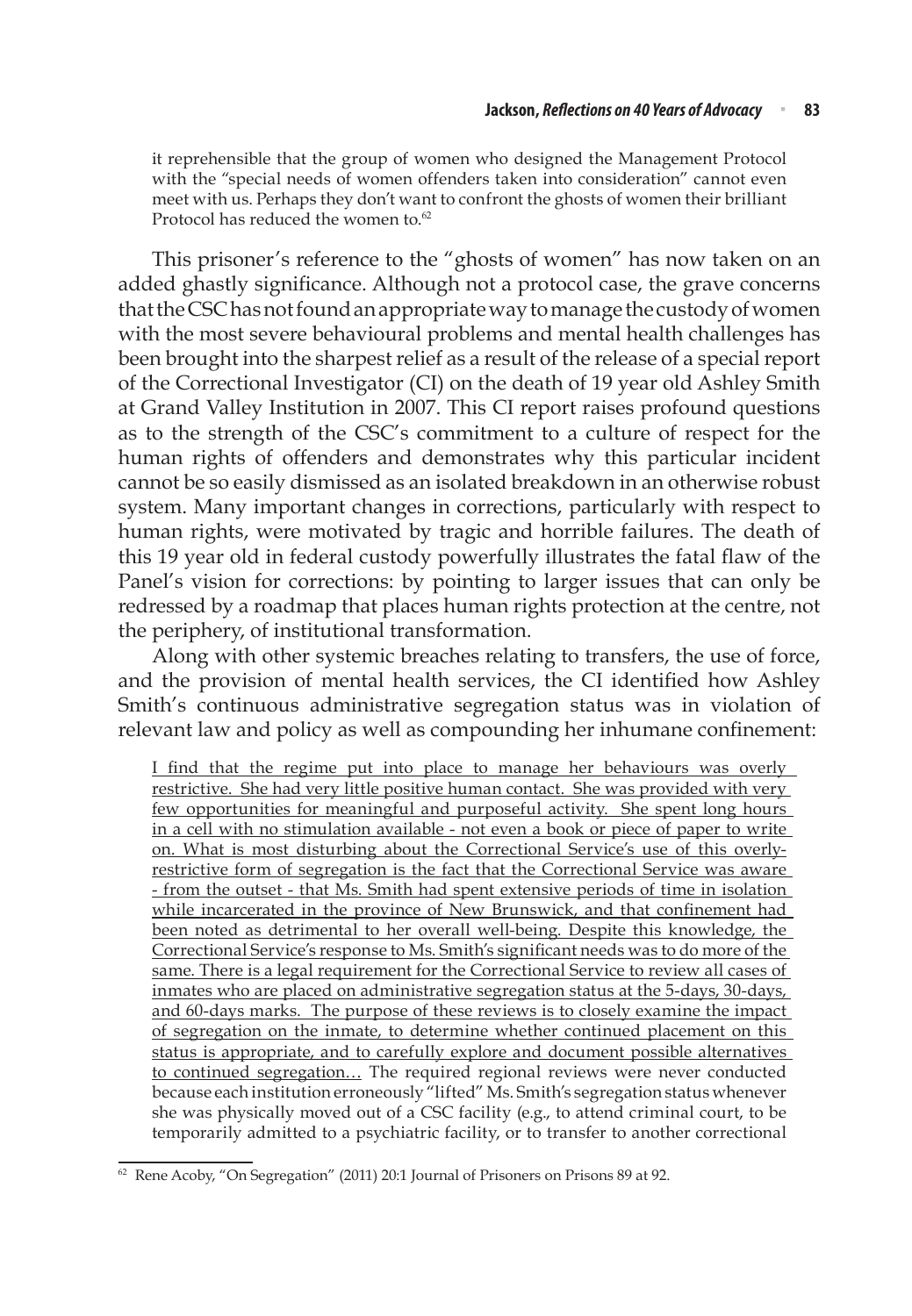facility). This occurred even though the Correctional Service had every intention of placing Ms. Smith back on segregation status as soon as she stepped foot back into a federal institution. This totally unreasonable practice had the effect of stopping and starting "the segregation clock", thereby negating any review external to the institution on the continuation of the placement in segregation. This in turn assisted in reinforcing the notion that segregation was an acceptable method of managing Ms. Smith's challenging behaviours.<sup>63</sup>

I have long maintained that independent adjudication is a necessary part of any equation of reform of segregation regimes. In his report the CI's conclusions bear witness to the consequences of the CSC's recalcitrance to this concept:

I believe strongly that a thorough external review of Ms. Smith's segregation status could very likely have generated viable alternatives to her continued and deleterious placement on such a highly restrictive form of confinement. There is reason to believe that Ms. Smith would be alive today if she had not remained on segregation status and if she had received appropriate care. An independent adjudicator - as recommended by Justice Arbour - would have been able to undertake a detailed review of Ms. Smith's case and could have caused the Correctional Service to rigorously examine alternatives to simply placing Ms. Smith in increasingly restrictive conditions of confinement. At that point, if it had been determined that no immediate and/or appropriate alternatives to segregation were available for Ms. Smith, the independent adjudicator could have caused the Correctional Service to expeditiously develop or seek out more suitable, safe and humane options for this young woman.<sup>64</sup>

Like many of you I have struggled with understanding how what happened to Ashley Smith could have happened in a Canadian prison. Although I have lived through the death of prisoners in solitary I knew and I have literally begged others, speaking to them through a food slot in a segregation cell, not to take that ultimate step, I did not ever meet Ashley Smith. Yet the circumstances of her death and the responses of correctional managers to her noncompliant and self-destructive behavior have caused me to question what the CSC has learned from the lessons of history.

More than 30 years after *McCann*, 13 years after the *Arbour Report* and 10 years after the Task Force on Segregation, a 19 year old girl died in a bare segregation cell. For those who would argue that the inhumane and deplorable conditions endured by segregated prisoners in the BC Penitentiary in the 1970s and in the Prison for Women in the 1990s can safely be consigned to the lessons of history, Ashley Smith's preventable death stands as the latest indictment of the failure of the CSC to take those lessons seriously.

I have referred to an Aboriginal woman prisoner's account of the Special

<sup>63</sup> Correctional Investigator of Canada, *A Preventable Death* (Ottawa: Office of the Correctional Investigator, 2008), online: <www.oci-bec.gc.ca/cnt/rpt/oth-aut/oth-aut20080620-eng.aspx> [emphasis added].

<sup>64</sup> *Ibid* at para 93.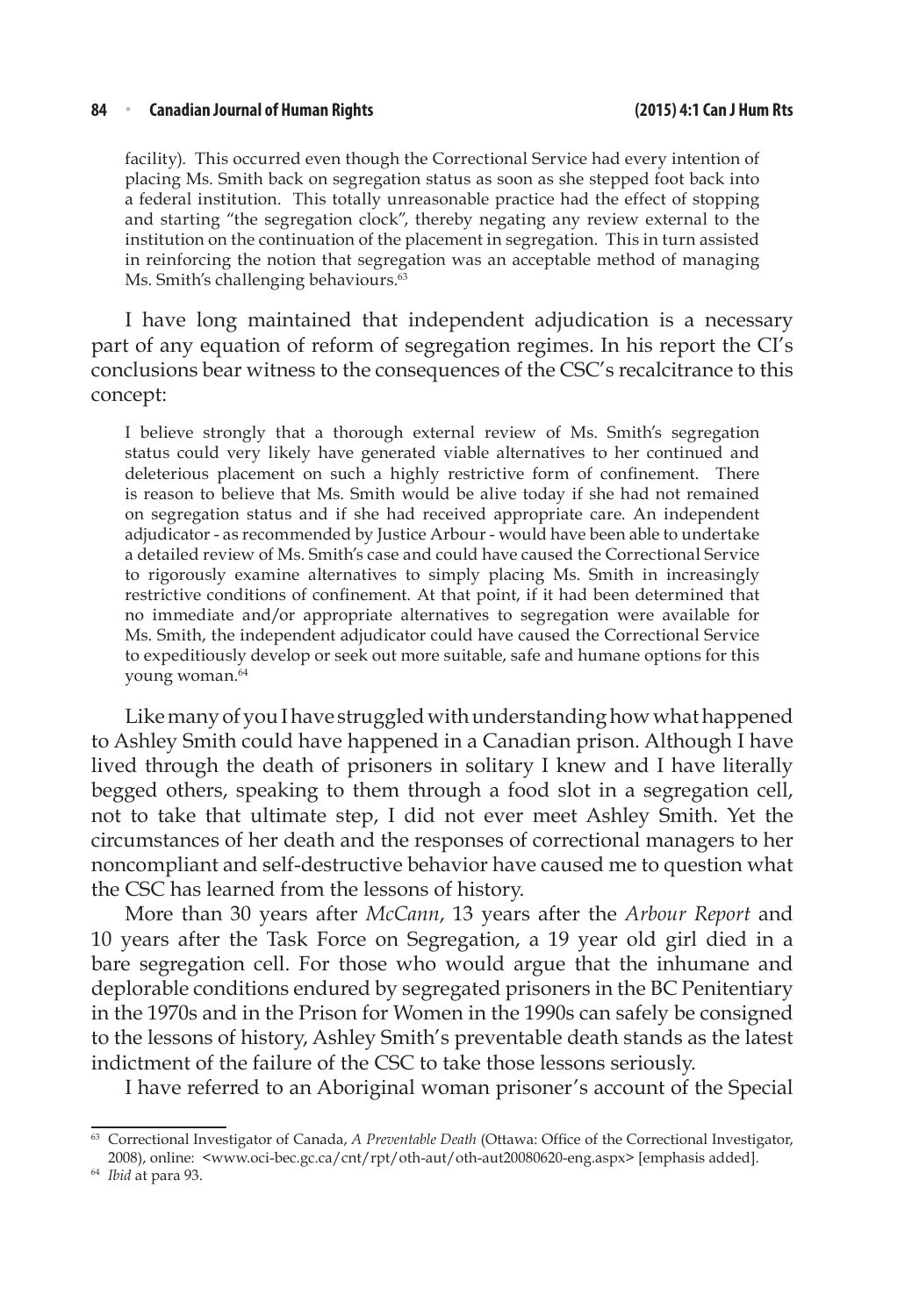Management Protocol for High-Risk Women. No longer officially in existence, its afterlife is not hard to find. Days before this conference I visited Rene Acoby who was in segregation again. I told her about this conference and I asked her what she would have said to you about the effects of segregation had she been able to be here; she replied:

You are always reminded that you have no control over your life. The anxiety that you have you don't show it because you know that by showing it some people will take advantage of it and might find some gratification in your struggle of what you're going through. So everything you experience - the isolation the loneliness - you keep it inside. That's the hard part because as a woman you're expected by society to show that vulnerability, but you just feel that you can't. Because you don't have a history of showing emotions, when you do reach out you are accused of "trying to manipulate" so you learn not to even try and reach out because no one is going to believe you are in that state of despair and loneliness. Because they don't think that you have feelings.

This contemporary statement voiced from a high-security interview room in which prisoner and professor are separated by a glass barrier - so much in contrast to the collegial comfort of Robson Hall Faculty of Law, University of Manutioba - reveals one of the most damning aspects of long-term segregation. The experience is both dehumanizing and demonizing. Prisoners who cope with the isolation by suppressing their feelings and hiding their vulnerability are judged by their custodians as being less than human and meriting the intensity and rigor of their confinement. When prisoners try and assert some control over their lives, whether by acting out against their custodians or, like Ashley Smith, against their own bodies, having been demonized and being viewed as beyond the pale of a common humanity, the institutional response is not the removal of the source of their anguish but its intensification.

## **C. The Receding Prospect of a Correctional Culture of Respect for Human Rights?**

A large part of my motivation in writing A Flawed Compass was my concern that the Roadmap and the transformation agenda signaled a retreat from what had always been the very difficult task of entrenching a culture of rights within the correctional system. Some of the Roadmap's recommendations for diminishing the rights and privileges of prisoners have now found their way into amendments to the CCRA, but beyond the legislative changes there has been a much more pervasive and disturbing shift in the climate within correctional institutions. Those of us who go into these institutions, as lawyers, advocates or community support, have seen and felt the shift. Not surprisingly correctional staff and managers, taking their cues from the political class, see their mandate as toughening up prison regimes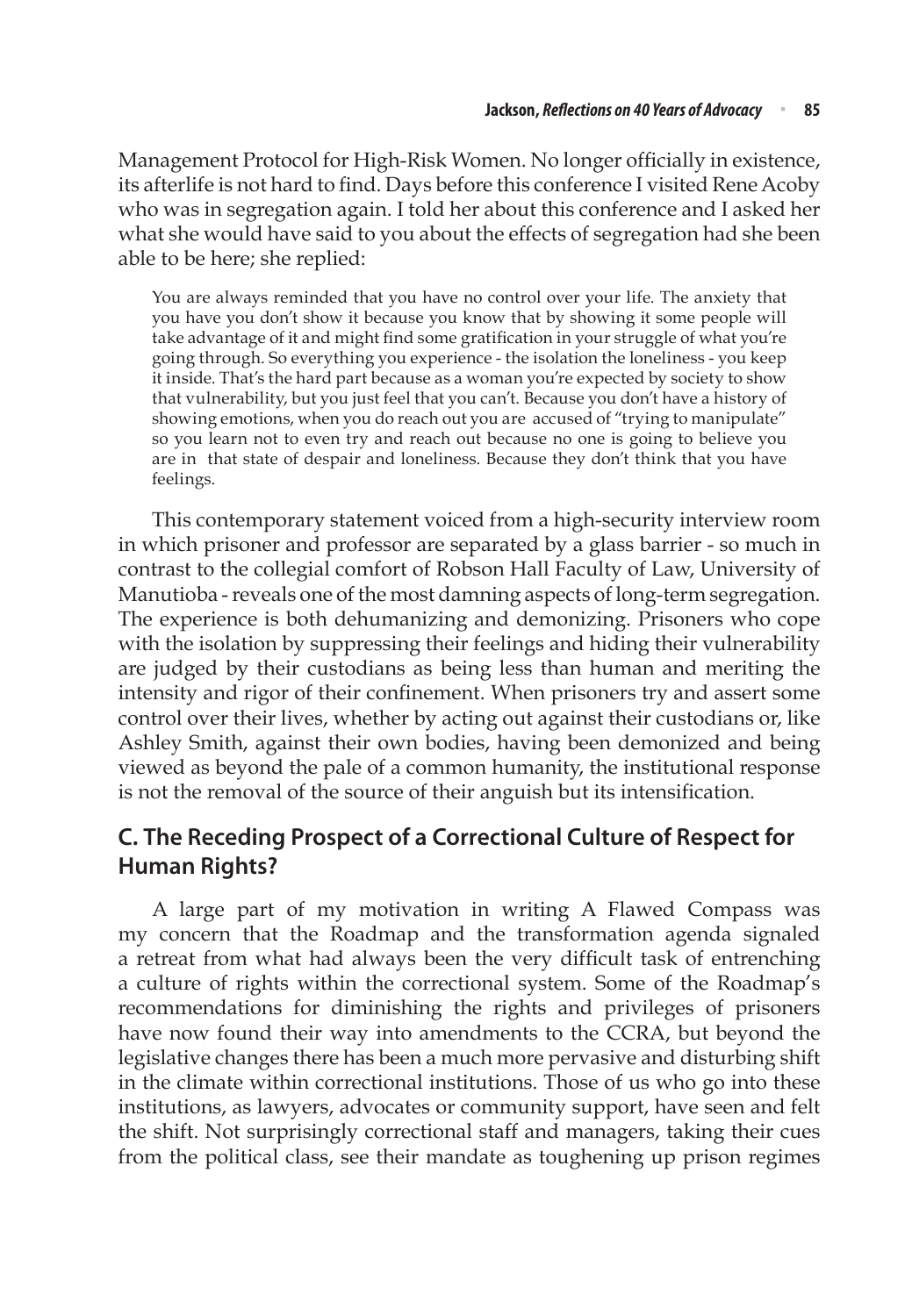in the name of prisoner accountability, exercising greater control of prisoner movement in the name of public safety, generating greater intrusion on visits with the use of so-called non-intrusive search procedures of ion-scanning and drug dogs in the name of drug interdiction. Long confinement to cells has become the new normal in maximum-security institutions like Kent, which are now run more like the super max Special Handling Unit. In a recent visit with my law students at Matsqui, a medium security institution, prisoners described the hardening of staff attitudes and confrontational behaviour, how prisoner movement, access to the yard, the gym and other recreational opportunities were now more restricted than they used to be at maximum security, and routine strip searching after visits casts a long shadow over the few hours of sharing with loved ones the window of life outside prison. Justin Piché, in his presentation at the Ending the Isolation conference, read from an essay in the Journal of Prisoners on Prisons by a prisoner who had spent years in solitary confinement who wrote, "I've counted every brick of these walls in the cell, and it seems that every time that I count them one is missing."<sup>65</sup> The federal prison is closing in on itself and many of the hallmarks of what was thought to be liberalization are now in jeopardy, if not already jeopardized.

This pervasive systemic impact of the new political climate that is pushing the federal correctional system down a deeply regressive re-militarized path is reflected in the Correctional Investigator's 2011 report on the unauthorized use of force at Kent Institution.<sup>66</sup> Howard Sapers analyzed the way in which two exceptional searches were managed by members of an armed tactical team that was operating outside of both law and policy. The team "basically assumed control of a maximum security facility and followed their own rules… [that] resulted in serious human rights breaches, in the form of inappropriate, unwarranted and dangerous use of force, serious infringements to privacy and dignity and unnecessary physical and mental deprivation over several days."67 Mr. Sapers saw this disregard of law and policy in the larger context:

Other changes in policy, procedure and climate have contributed to the kind of challenging environment and escalated response witnessed at Kent Institution in January 2010. Correctional officers now carry inflammatory chemical agents as routine standard issue, the result of a protracted labour challenge first initiated by correctional officers at Kent Institution. As this case illustrates, dynamic security principles and practices have been eroded, replaced by static modalities that rely on electronic gates and barriers and remote detection and surveillance technologies. Front-line staff, especially in higher security institutions such as Kent, have moved from positions of direct observation and interaction with inmates to more secure

<sup>65</sup> Justin Piché & Karine Major, "Prisoner Writing in/on Solitary Confinement: Contributions from the *Journal of Prisoners on Prisons*, 1988-2013" (2014) 3:2 Can J Hum Rts 1 at 26.

<sup>66</sup> Office of the Correctional Investigator, *Unauthorised Force: an Investigation into the Dangerous Use of Firearms at Kent Institution between January 8 and January 10* (March 21, 2010), online: <www.oci-bec.gc.ca/cnt/rpt/ oth-aut/oth-aut20110321-eng.aspx>.

<sup>67</sup> *Ibid* at para 126.